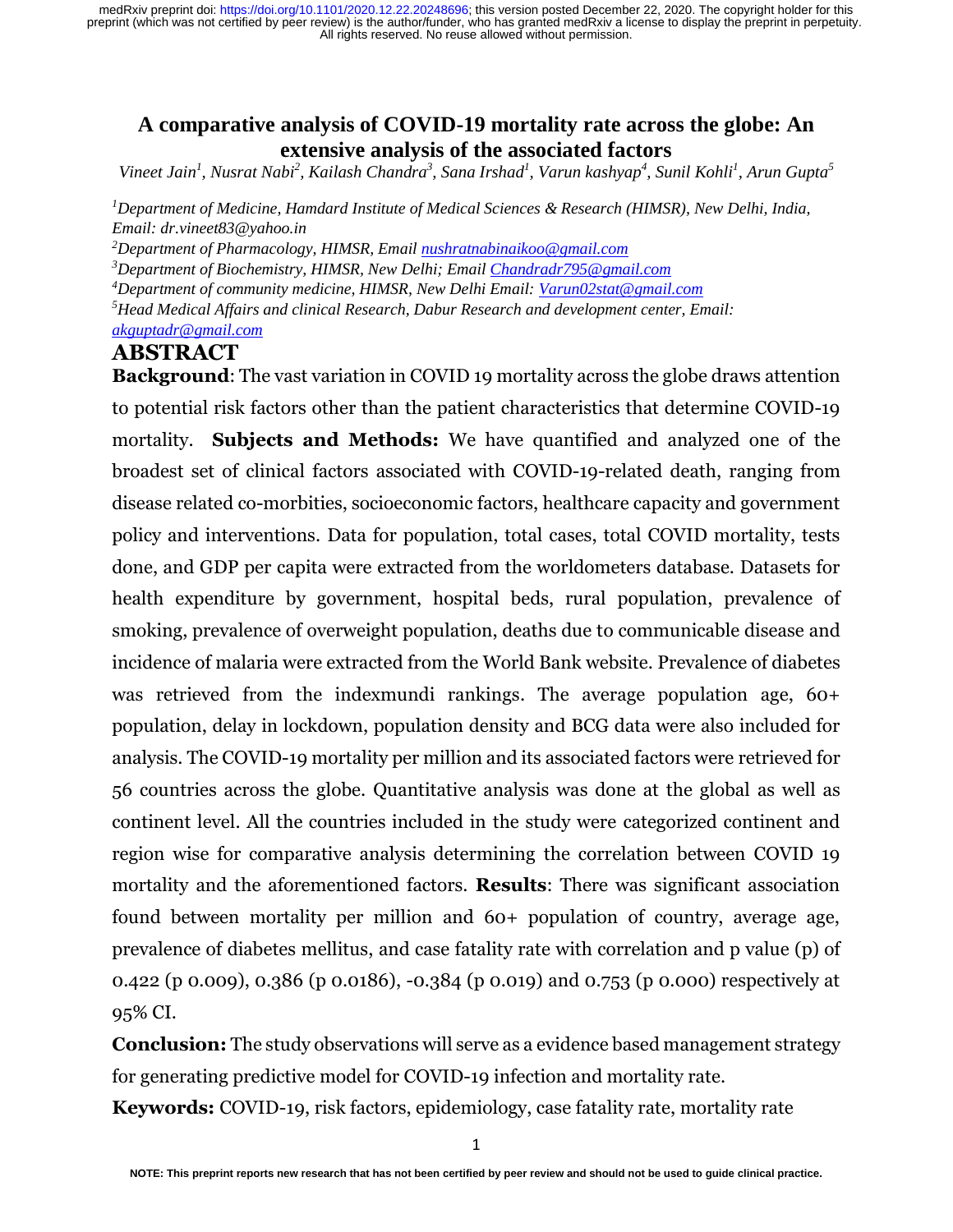### **Background**

WHO declared COVID-19 as a pandemic on March 11, 2020, due to worldwide alarming levels of spread and severity of COVID-19 (Bedford *et al.*, 2020). One of the questions studied extensively in the pandemic is the huge variation in the COVID-19 mortality rate across the globe, from over 16% in France and Belgium to less than 0.1% in Singapore and Qatar (Liang *et al.*, 2020). Such wide variation implies that there are factors other than patient characteristics that determine COVID-19 mortality, such as population dynamics, social and economical structure and government response.

Studies have well established that COVID-19 mortality is positively associated with the patient characteristics such as the increasing age, obesity and underlying comorbidities, like hypertension, diabetes, and coronary heart disease (Chen *et al.*, 2020; Guan *et al.*, 2020; Zhou *et al.*, 2020). Studies have also suggested that increasing COVID-19 testing has been associated with a slow viral spread (Peto, 2020). Some epidemiologists have attributed the government response to containing the spread of the virus (Iacobucci, 2020). Countries vary widely in terms of demographic profile, economic status, health infrastructure and ability to respond promptly to the disease outbreaks. Hence, it is crucial to design and implement rational strategies for the safety of patients, healthcare professionals and general public and to ensure all nations work together cohesively to emerge out successfully from the pandemic. We have done a diverse analysis to apply the evidence based explanation for the impact of socioeconomic factors, healthcare capacity, government policy and interventions, and the disease related risk factors on COVID-19 associated mortality. In the current study, we have used the COVID mortality per million population, a stable parameter as the yardstick to correlate the COVID 19 mortality with the associated factors, and not the usual case fatality rate (CFR is the number of deaths per 100 confirmed cases) because the CFR depends on the testing capacity of a country and hence does not reflect the true mortality.

### **Subjects and Method**

This is a worldwide cross-sectional study. The selection of the risk-related factors of COVID-19 was based on review of the literature and essentially based on data availability and completeness. The data for the study was extracted as on August 21, 2020. Data for total population, total cases, total COVID deaths, tests done, and GDP per capita (nominal in USD) were extracted from the Worldometers Coronavirus Statistics website (*Coronavirus Update (Live) - Worldometer*, no date). Datasets for health expenditure as percentage of GDP by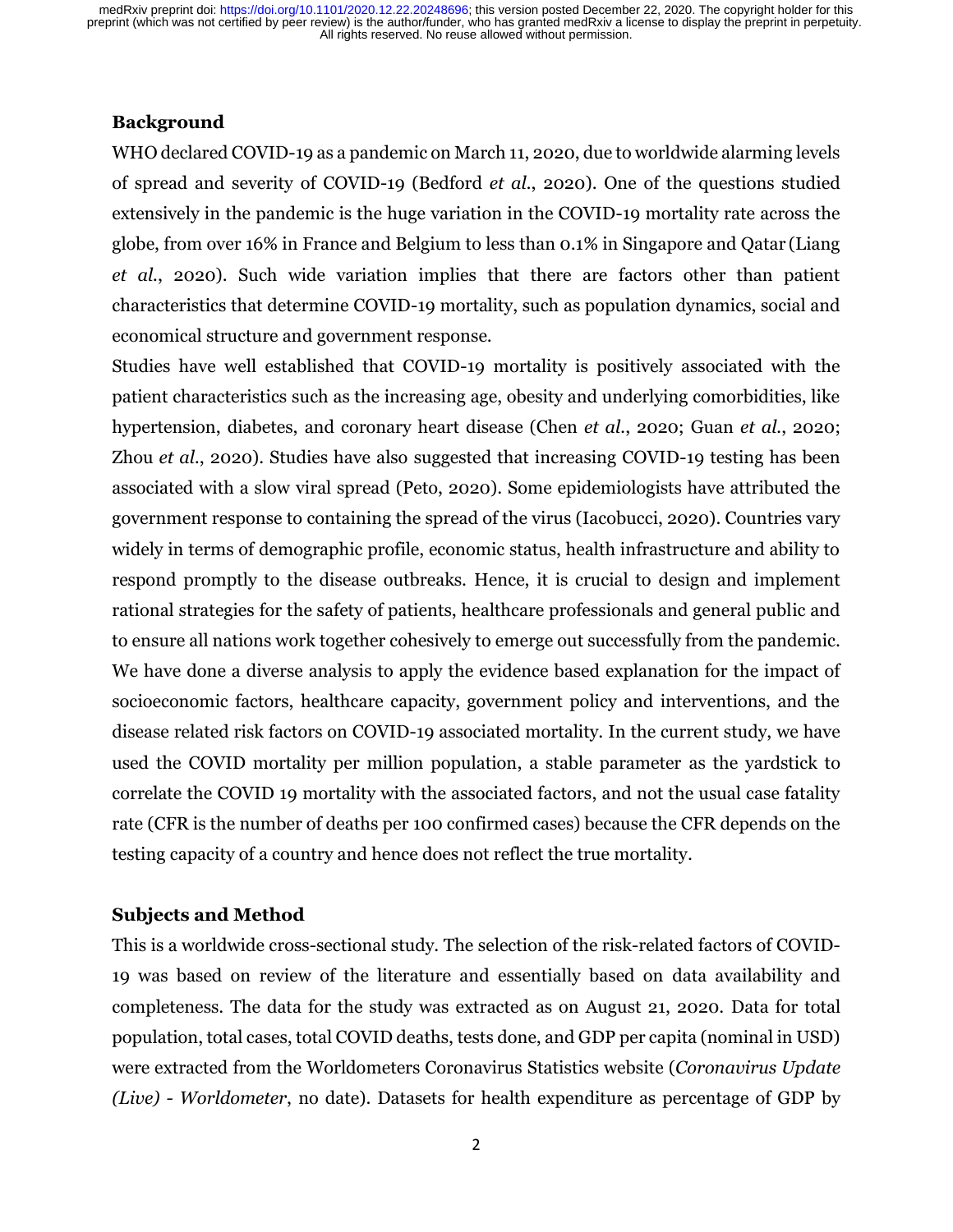government, number of hospital bed numbers (per 1000 people), percentage of rural population, prevalence of smoking (15+ age), percentage of overweight adult population, percentage of deaths due to communicable disease & other nutrition conditions and incidence of malaria (per 1000 population) were extracted from the World Bank Coronavirus website (*World Bank Open Data | Data*, no date). Prevalence of diabetes mellitus (percentage of adult population) was retrieved from the indexmundi rankings (Index mundi, no date). The key findings from world population prospects 2017 were used for percentage of 60+ population and the average population age (United Nations, 2017). Delay in lockdown (with regards to the first case in the country)(Wikipedia, 2020), population density per square meter(*World Population Growth - Our World in Data*, no date) and current BCG vaccination policy(*BCG World Atlas, 3rd edition* , no date) were also included for analysis. Out of about 185 affected countries, only 56 countries with total confirmed cases more than 25000 (as on August 21, 2020) were selected for analysis in this study. COVID-19 mortality and associated factors were studied at the global level and between the various continents and regions; continent 1; Asia, continent 2; Europe, continent 3; North America, continent 4; South America, continent 5; Africa and region 6; Middle East.

## *Statistical analysis:*

The risk-related factors with different units of measurement were standardized. The mortality per million population was calculated and compared with each parameter included in the study for any statistically significant association. The factors were examined using the Pearson correlation matrix and Percentage while comparison of continent we use one way analysis of variance method (ANOVA).

## **Results**

In this study, we observed few parameters significantly associated with COVID mortality across the globe. The results observed at the global level are summarized in **Table 1**. There was significant association found between mortality per million and 60+ population of country, average age, prevalence of diabetes mellitus, and case fatality rate with the correlation and p value (p) of 0.422 (p 0.009), 0.386 (p 0.0186), -0.384 (p 0.019),and 0.753 (p 0.000) respectively at 95% CI. The Pearson correlation analysis in each continent is revealed in **Tables 2-6.** The results revealed some significant correlations in the continent and region wise analysis, however, few countries in the same region also behaved differently which is detailed in the discussion.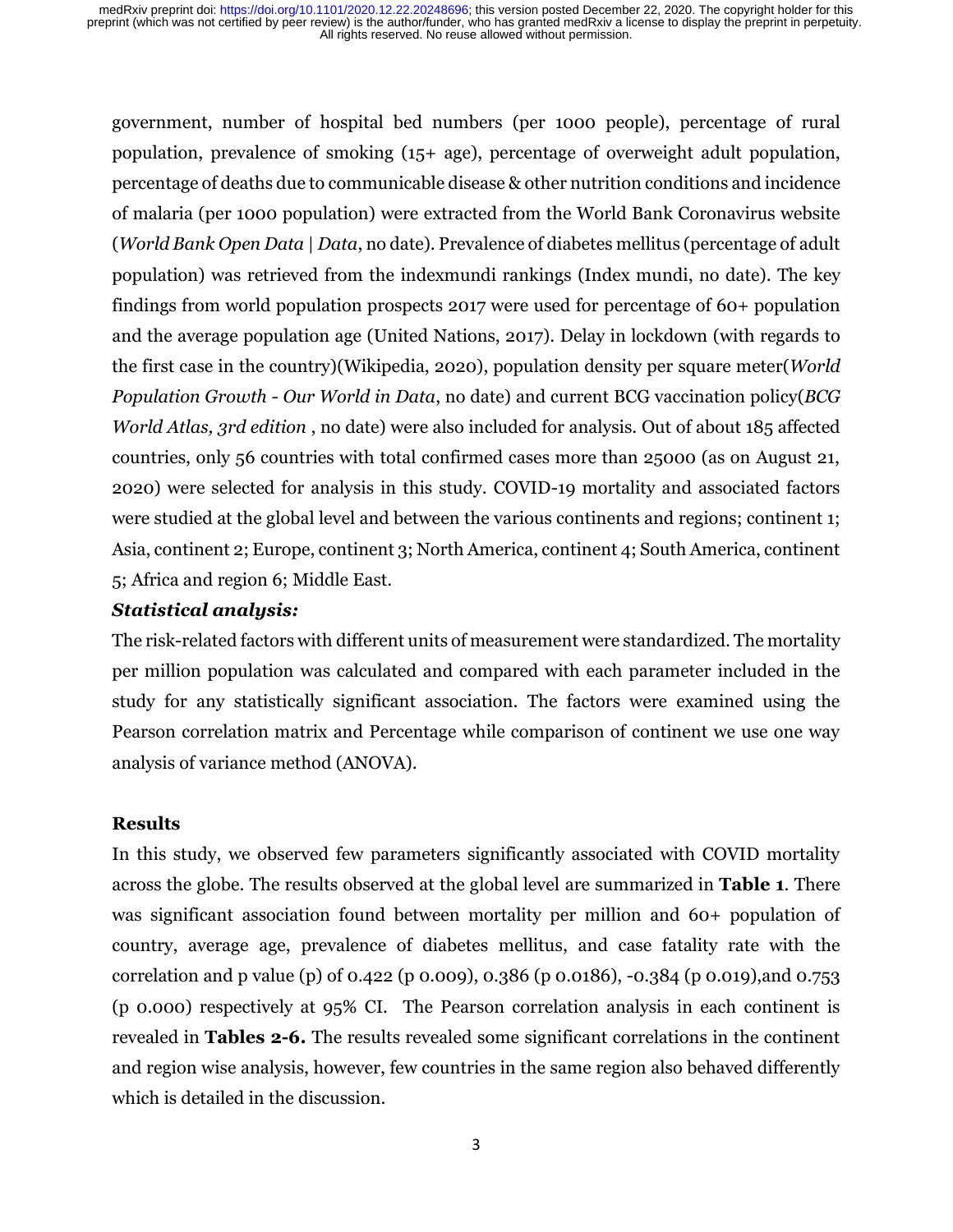### **Discussion**

Recording mortality itself depends on the COVID status of a patient (positive or suspected), method used for testing (standard RTPCR or antigen based), method of calculating mortality (case fatality rate or mortality per million population) and the places from where the patients are picked (hospitals, care homes or labs). Extensive and systematic analysis of interactions between various factors associated with COVID outcomes and mortality form the cornerstone of COVID 19 management. We have studied one of the broadest ranges of factors with COVID-19 mortality for any possible correlation which can explain the COVID 19 disease pattern.

### *Age*

Elderly people are more susceptible to the risk of getting infected with this disease, resulting in increased mortality(Verity *et al.*, 2020). With increasing age the deficiency of T-cell and Bcell function rises, and there is overproduction of type 2 cytokines(Zhou *et al.*, 2020). This usually adds up to the viral replication and stretch the period of pro-inflammatory responses which result in poor health conditions (Zhou *et al.*, 2020). Verity et al. (2020) observed that the case fatality rate for those under age 60 was 1.4%, however, it increased drastically to 4.5% for people aged over 60 years old and to 13.4% for 80 years and above (Verity *et al.*, 2020). Moreover, the average age of people dying of COVID-19 was found to be 68 years, while, the average age for recovered patients was 51 years(Chen *et al.*, 2020).

In the present study we observed a positive as well as statistically significant global association of 60+ population percentage with COVID mortality (r=0.422; p=0.009). Further comparing the data between the various continents, it was found that higher '60+ population', such as in Europe (25-29%) was positively associated with COVID 19 morality. Whereas, regions with younger population like the Asia, Africa and Middle-East witnessed fewer deaths. Exceptions to this association were South America and North America (except USA, Canada) which had only 10-15% '60+ population' but experienced higher mortality. On the other hand, individual countries from Asia, like Japan (33%) and Singapore (20%) with high '60+ population' had less mortality.

### *Obesity*

Increase in obesity is associated with higher risk of COVID-19 mortality and is implicated in severe outcomes comprising of invasive mechanical ventilation, acute pneumonia, increased hospitalizations and COVID 19 mortality(Liang *et al.*, 2020). Some of the proposed etiopathogenesis include restrictive lung disease, lipotoxicity and induction of a pro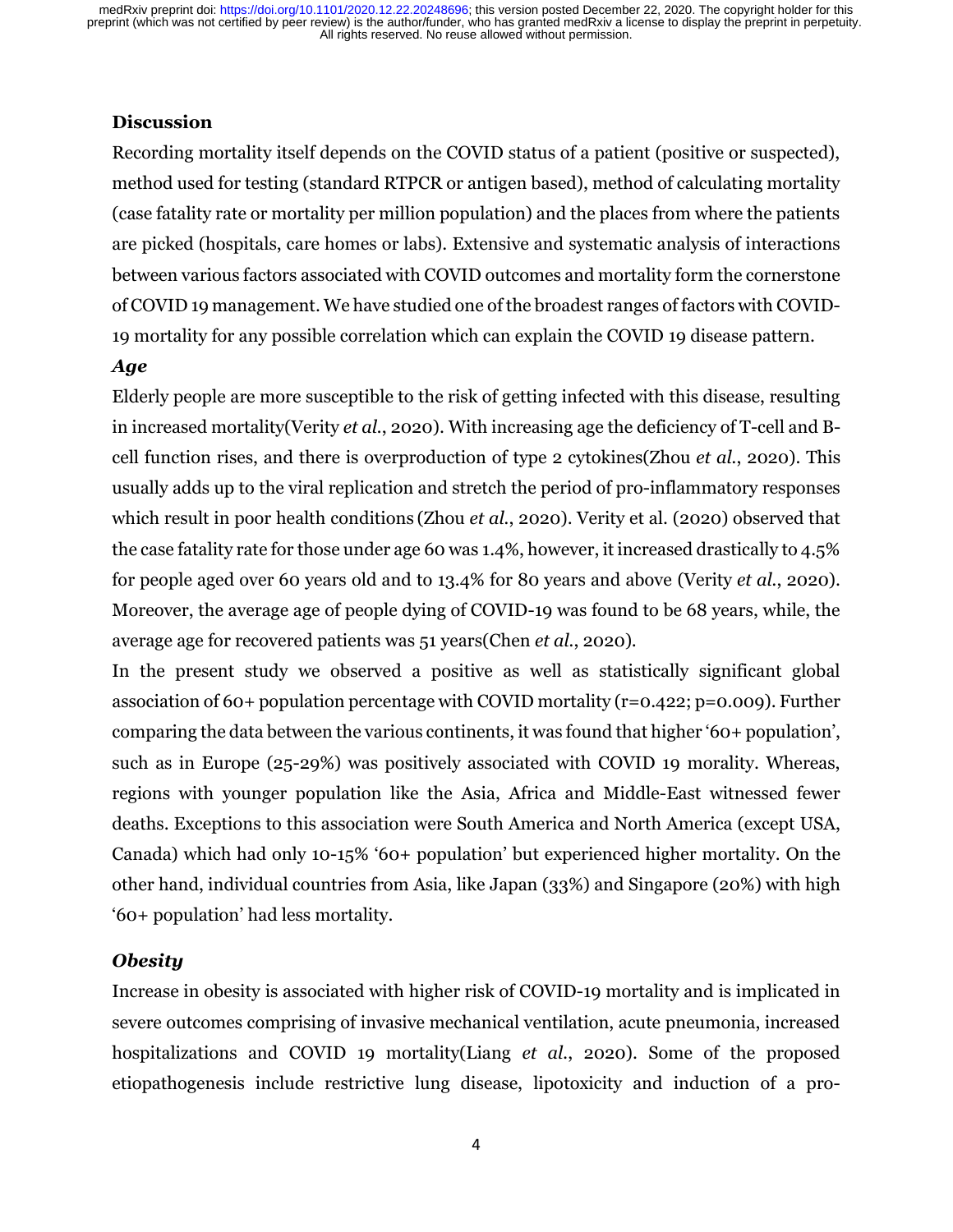inflammatory state associated with the increased BMI (Sattar, McInnes and McMurray, 2020). Similar results with significantly increased risk of mortality were documented in a study conducted in the overweight and obese groups compared with the normal BMI group, after controlling for age, gender, diabetes, hypertension, and qSOFA score (Nakeshbandi *et al.*, 2020).

The findings of our study revealed a positive but statistically non-significant association of percentage of overweight adults with mortality at the global level. However, significantly less COVID 19 mortality was observed in Asia ( $r=0.5$ ;  $p=0.018$ ) which has less percentage of obese adults. Whereas, South America with high prevalence of overweight; reported a corresponding high mortality (r=0.733; p=0.061). Countries like Nigeria (29%) and Ghana (32%) with less obesity had less mortality; and South Africa with 54% obesity had high mortality. However, Middle East countries like Egypt with an obesity of 64% had unusually low mortality rate.

# *Population Density*

Areas which are densely populated usher direct contacts among the residents, forming embryonic hotspots resulting in pandemic escalation. Looking at it the other way, such heavily populated areas may be a step ahead in providing quality and accessible health care facilities and administering better social distancing policies (You, Wu and Guo, 2020). A US based study revealed that areas with large population have greater COVID-19 infection and fatality rates. However, the observation was reversed after controlling for population size and other confounding variables, resulting in significant negative association of infection and mortality rates with the population density(Hamidi, Ewing and Sabouri, 2020).

The study of population density across the globe reflected a negative (non-significant) association with COVID mortality. We observed a vast difference in mortality when comparing countries with similar population density such as India (394) and Belgium (379) with a contrasting mortality rate of 40 and 906 respectively. Similar contrasting mortality pattern has been documented for other countries with matching population density, like UK and Pakistan and; Italy and Qatar. Our data was unable to find a predictive pattern for population density variable. On one hand we had densely populated Asia with less mortality and sparsely populated American continent on the other hand with a high mortality. However, Europe with some dense populated countries like Netherland, Belgium, UK and Italy; did show a positive association with mortality rate  $(r=0.509; p=0.044)$ .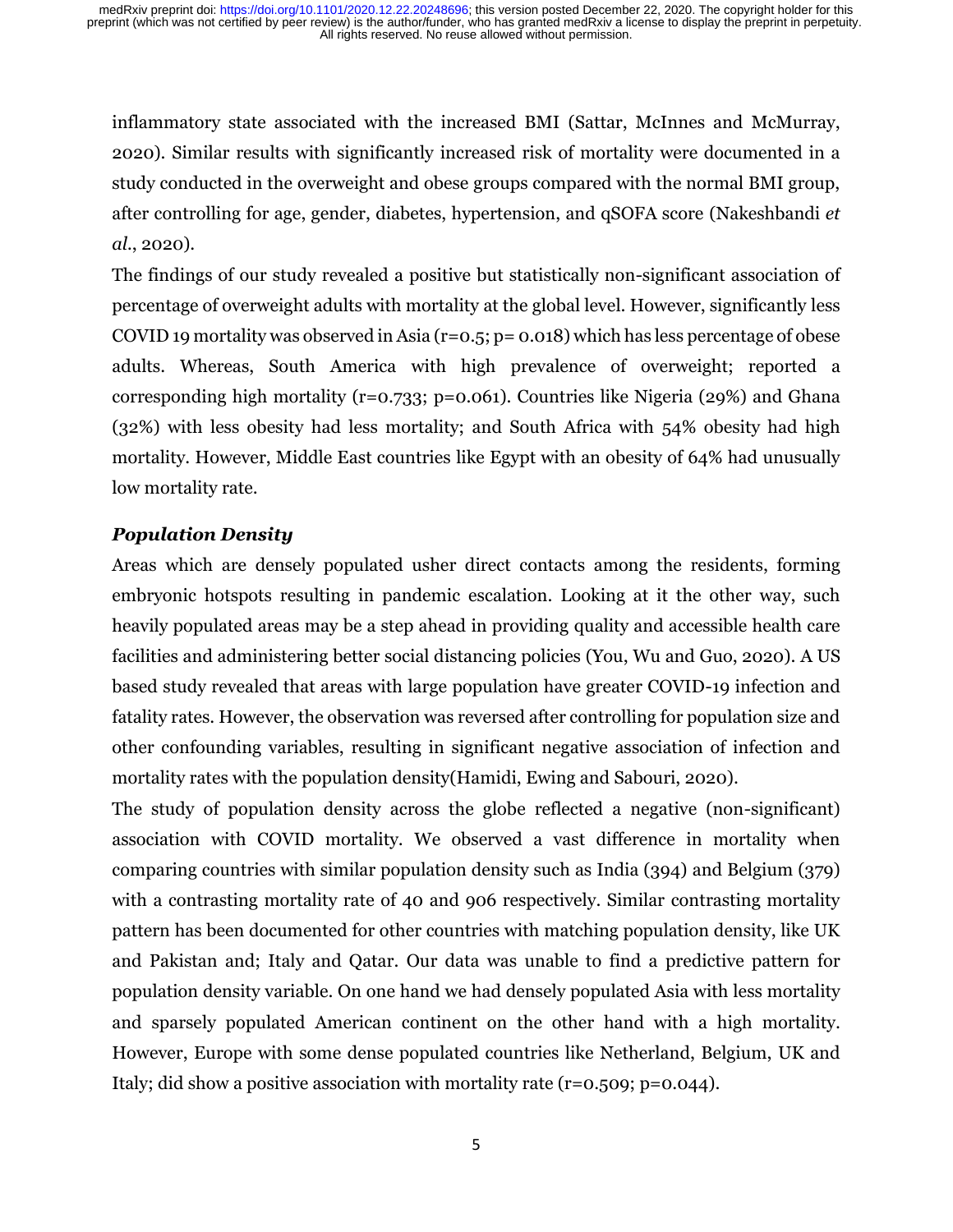### *Rural Population*

Lack of health infra-structure, basic health services, testing facilities and accessibility to health care as well as low socio-economic status are important factors positively associated with the mortality rate in the rural areas. However, the less dense population setup and low human and goods exchange facilitates the social distancing, hence the spread of the disease. However, generalizing this rule may again hamper the monitoring of COVID-19 spread, as on one hand many rural communities have become virus hotspots and on the other hand, highly urbanized cities like Singapore have successfully contained the virus (*COVID-19 may hit rural residents hard, and that spells trouble because of lack of rural health care*, 2020).

Our data revealed a global negative association of percentage of rural population with COVID 19 mortality backed with the low death rate in Asia and Africa having high rural population percentage although no statistical significance was recorded. However, the finding was complimented with a significant high death rate recorded in North America (r=-0.665; p=0.005) comprising of low rural population. Similarly, Europe recorded a high death rate but not statistically significant with its low rural population. Contrasting the trend are Southeast Asian countries like Singapore and Japan and the Middle East countries with low rural population percentage and low mortality.

### *Testing*

The process of testing is directly associated with identification of more cases which in turn decreases the CFR (by increasing the denominator) and controls the viral spread by case isolation and other precautionary measures. Liang et al. demonstrated in their study that one additional test per 100 people led to 8% reduction in mortality rate, after controlling for case number, critical case rate, and various country-related factors (Liang *et al.*, 2020).

We demonstrated a negative association of increased testing per million at the global scale. When calculated across various regions and continents, the Middle East countries (UAE, Bahrain, Israel, Qatar, Kuwait and Saudi Arabia) also showed association of more testing with less mortality; but no statistical relevance was reflected. While, Iran and Iraq from the same region had low testing associated with high mortality. South American countries on the contrary had high mortality rate which is attributed to their less testing practice (r=0.789; p=0,035). The deviation from the usual pattern was examined in the US with profound testing associated with low CFR but high mortality rate. Europe also tested more but showed high CFR as well as mortality. Asia and Africa tested less but reported low mortality comparatively.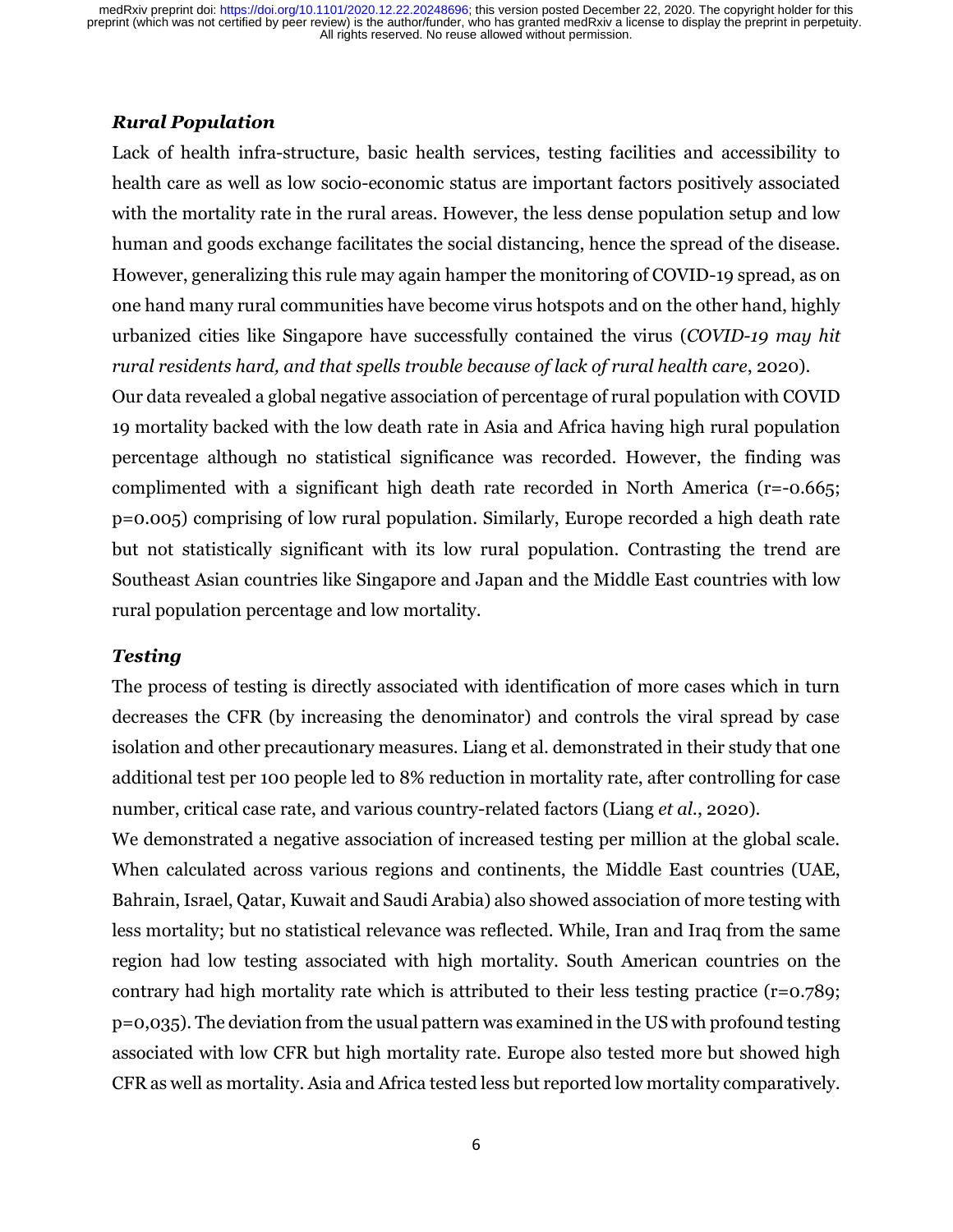However, Singapore and South Korea from Asia had remarkably less mortality and high testing rate.

## *GDP per Capita*

An economically sound government is also essential for delivering quality public health services for the management, testing and containment of COVID-19 (Liang *et al.*, 2020), (Stoller, 2020)as well as the swift execution of effective lockdown, quarantine and screening policies (Iacobucci, 2020),(Flaxman *et al.*, 2020). R. Chaudhry et al., reported significant association of higher per capita GDP with poorer COVID 19 outcomes, increased critical cases and deaths per million population (Chaudhry *et al.*, 2020). This may be explained by extensive testing, transparent and efficient surveillance and reporting systems in these countries or the increased accessibility to international travel, as travel has been documented as a major element contributing to viral spread (World Health Organization, 2020).

Our findings reflect a contrasting hypothesis, showing a global positive association of GDP with COVID mortality, which can be considered statistically significant with r=0.324 and p=0.051. While comparing the continent data, Europe and North America with high GDP reflected an increased mortality, however, only North America had a statistically significant association (r=0.481; p=0.059). The Indian subcontinent and Africa with low GDP had less mortality rate. Once again a reversed pattern was identified in Middle East countries and Southeast Asia (Singapore, Japan) with high GDP and less mortality. However, high mortality was reported in low GDP countries, like Iran and Iraq from the Middle East region.

# *Health Expenditure*

Percentage of GDP spent on healthcare by the government does not necessarily translate into developed healthcare system; it only reflects the attitude of the government towards the healthcare. It directly impacts the adequate supply of key medical equipment and supplies for the healthcare professionals as well as the COVID 19 patients (Peto, 2020; Ranney, Griffeth and Jha, 2020) (Adams and Walls, 2020). The novel character of COVID 19 highlights its specific diagnostic; containment as well as management requirements for which even the countries with advanced healthcare system were not prepared (Ranney, Griffeth and Jha, 2020). Hui Poh Goh et. al., have stated that the current health expenditure is not significantly associated with a high COVID-19 CFR depending upon the level of government preparedness in containing the pandemic(Goh *et al.*, 2020). Such scientific studies are essential for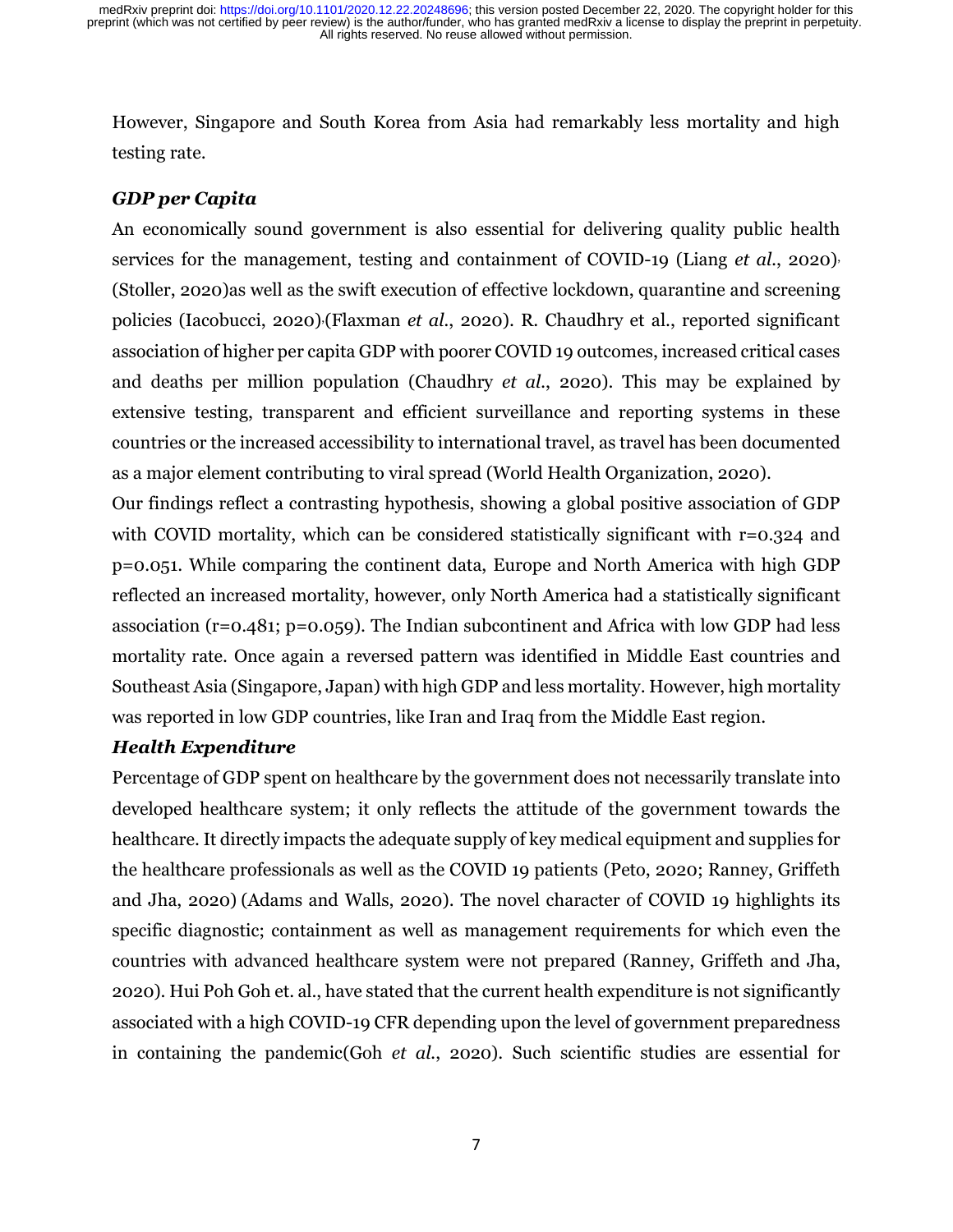mitigating risks and rational resource planning by policy makers leading to reduced the healthcare burden.

The global data of our study reveals a negative association of 'health ependiture' with COVID 19 mortality. However, the continent wise data once again negates the standard hypothesis and demonstrates a positive association, wherein, a low percentage of GDP spent on healthcare (<5%) in Middle East region was significantly associated with less mortality (r=0.616; p=0.043). Similar association was observed in the Indian subcontinent as well as Africa. On the other hand, high mortality was significantly associated with high health expenditure (>5%); like in North America (r=0.539; p=0.031). Similar findings were reported from Europe and South America. Excepting Japan, Afghanistan, Azerbaijan, Ukraine and Israel where more expenditure on healthcare by the government translated into less mortality.

## *Beds*

More lives can be saved if sufficient hospital beds are available, hence, number of hospital beds per 1000 people may serve as a proxy of access to public healthcare. Studies have confirmed that increasing the hospital bed capacity is vital to manage the healthcare demand in any future pandemic or emergency (Bedford *et al.*, 2020; Liang *et al.*, 2020)(Remuzzi and Remuzzi, 2020)(Hick and Biddinger, 2020).

We were not able to demonstrate a negative association of the 'number of hospital beds per 1000 people' in the global analysis. However, in the European continent, the high 'number of hospital beds per 1000 people' had an overall statistically significant and negative association with COVID mortality ( $r = -0.503$ ;  $p = 0.056$ ). Low mortality rate was recorded in European countries with high number of such as Germany (8.3) and Poland (6.5). Low number of beds amounted to high mortality in UK (2.8) and Italy (3.4). Similarly, North America [Mexico  $(1.6)$  and USA  $(2.9)$ ] had significant high mortality (r= -0.503; p=0.056) owing to low number of beds. In South America, Argentina (4.9) reported less mortality, whereas, Brazil (2.3) and Bolivia (1.1) experienced high mortality. However, Asia (except Japan) and Africa displayed a comparatively low mortality with regard to their less bed capacity. A record low mortality rate was observed with very high number of hospital beds in Japan (13.4).

## *Lockdown Policy*

The ravaging outspread of COVID-19 pandemic forced different countries to formulate strict policies to contain the virus. The time of implementation of the lockdown and preventive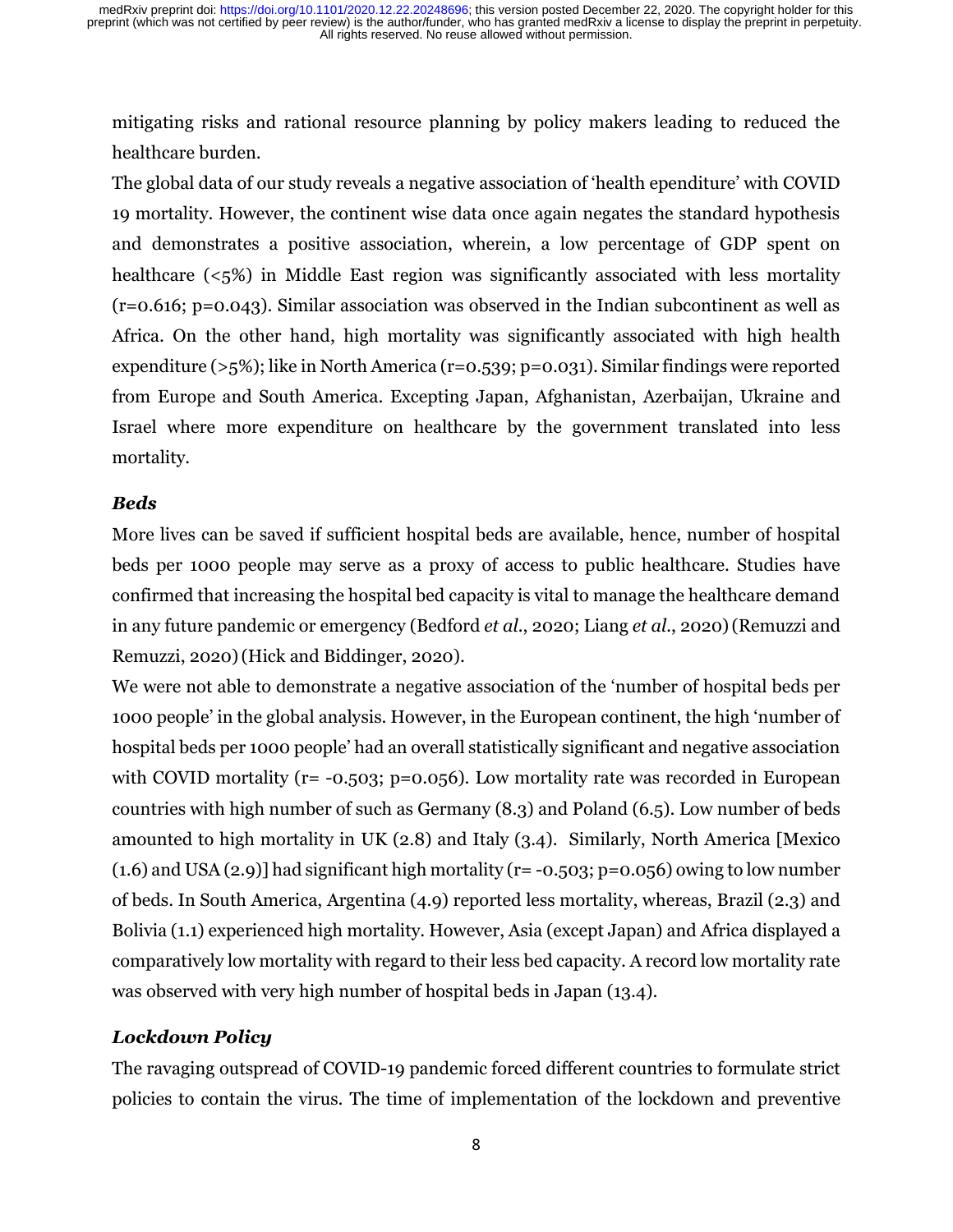measures has remarkably been associated with the COVID outcomes irrespective of the economic status of a country (Anderson *et al.*, 2020) (*The early days of a global pandemic: A timeline of COVID-19 spread and government interventions*, 20210). China was able to suppress the virus spread in Wuhan, the epicenter of the pandemic, because of a stringent lockdown with early detection and isolation. Japan and South Korea on the other hand followed strict preventive policies (Banik *et al.*, 2020). R. Chaudhry et al., stated that more time taken to seal the borders was positively associated the number of positive cases, and more stringent preventive measures was also positively associated with the number of recovered cases per million but did not limit the number of critical cases or mortality (Chaudhry *et al.*, 2020).

#### *Diabetes mellitus*

Attributes like pro-inflammatory and pro-coagulative state associated with diabetes play a critical role for worse COVID 19 prognosis(Apicella *et al.*, 2017). The COVID 19 infection can aggravate severe metabolic complications through direct negative effects on β-cell function which might also lead to diabetic ketoacidosis in patients with diabetes, hyperglycaemia, unknown history of diabetes and potentially new-onset diabetes (Apicella *et al.*, 2017). Recent studies reveal higher risk of severe/critical COVID 19 outcomes and mortality associated with diabetes (Mantovani *et al.*, 2020)-(Barron *et al.*, 2020).

In the present study, the dictum however does not hold true, as the global results displayed statistically significant but negative association between percentage of diabetes prevalence and COVID mortality (r= -0.384; p=0.019). Similarly, in the continent data analysis, North America [except USA (11%) and Mexico (14%)] displayed significant but negative association (r= -0.533; p=0.034). Even in Europe, countries with high diabetes prevalence like Portugal (10%) and Germany (10%) had less mortality, whereas, UK (4%) and Italy (5%) with low diabetes prevalence had high mortality. Similarly, despite high prevalence of diabetes in Asia comparatively fewer deaths were recorded (except Japan and Singapore which followed the positive association between diabetes and COVID 19 mortality). A positive association was revealed between diabetes and COVID 19 mortality in the Middle East region which was found to be statistically significant ( $r=0.647$ ,  $p=0.031$ ). This positive association was followed by Brazil (10%) and Chile (9%), where more deaths correlated to more diabetes prevalence, while, Argentina (6%) witnessed less deaths. In Africa, low mortality was examined in Ghana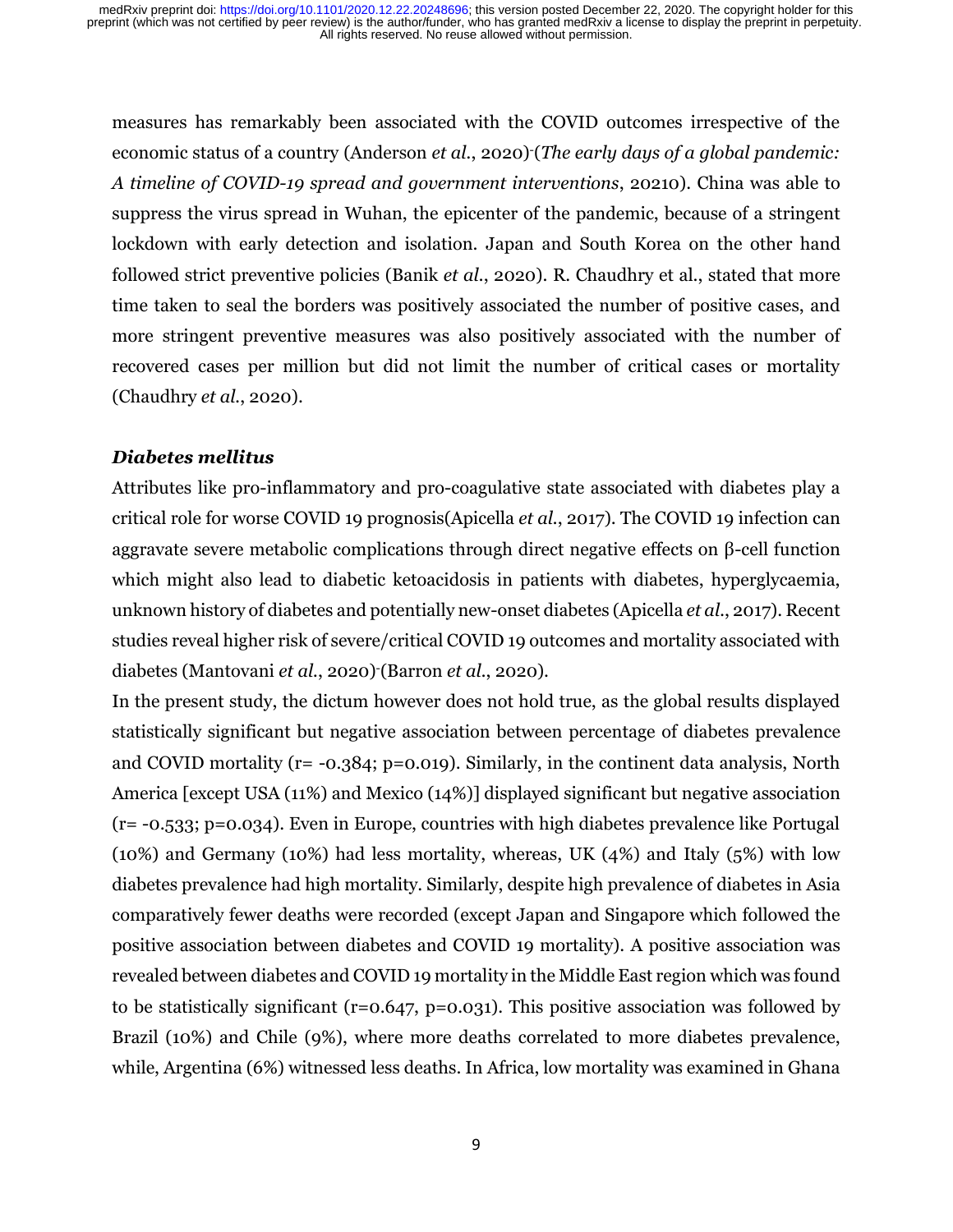and Nigeria (both 3%) and high mortality in South Africa (13%) which was positively ascribed to diabetes prevalence.

## *Smoking*

Scientific evidence has revealed that smokers are more at risk of acquiring infectious diseases especially an array of respiratory disorders as smoking weakens the immune system(Tonnesen *et al.*, 2019). In a systematic review, it was observed that smokers were 1.4 times more at risk of severe COVID-19 outcomes and approximately 2.4 times more at risk of admission to ICU, mechanical ventilation or death as compared to non-smokers(Vardavas and Nikitara, 2020). In a detailed study on smoking variable by Williamson et.al., higher risk of COVID 19 infection was observed in both present and former smokers (in models that were controlled for age and gender). However the observations reversed in fully controlled model which amounts to potential protective effect of smoking(Williamson *et al.*, 2020). R. Chaudhryet. al., surprisingly demonstrated less distribution of critical cases and deaths in countries with higher smoking prevalence (Chaudhry *et al.*, 2020). These results need to be verified to draw conclusions.

We were not able to infer any obvious pattern or significance for the smoking variable globally. In Asia, less mortality was recorded in India (11.5%) with low smoking prevalence, while Indonesia (39%) even with high smoking prevalence recorded less mortality. However, in the Middle East area, overall statistically significant but negative association between smoking and mortality was observed ( $r = -0.723$ ;  $p = 0.016$ ) [Saudi Arabia (15%) and UAE (29%)]. In Europe, France (32%) and Spain (29%) reported high mortality, whereas, Germany (30%) and Poland (28%) with almost the same smoking prevalence reported low mortality. In North and South American continent, USA and Argentina both at 21.8% show a huge difference in mortality rate; Chile at 37% shows a high mortality rate, while, Brazil and Mexico even at 10-15% show high mortality.

### *BCG Vaccination*

Research literature reveals that Bacillus Calmette-Guerin (BCG) vaccination has beneficial effects on immunity; it not only provides a long lasting protective effect against tuberculosis, but also against many other infections including COVID-19 (Aronson *et al.*, 2004)-(Curtis *et al.*, 2020).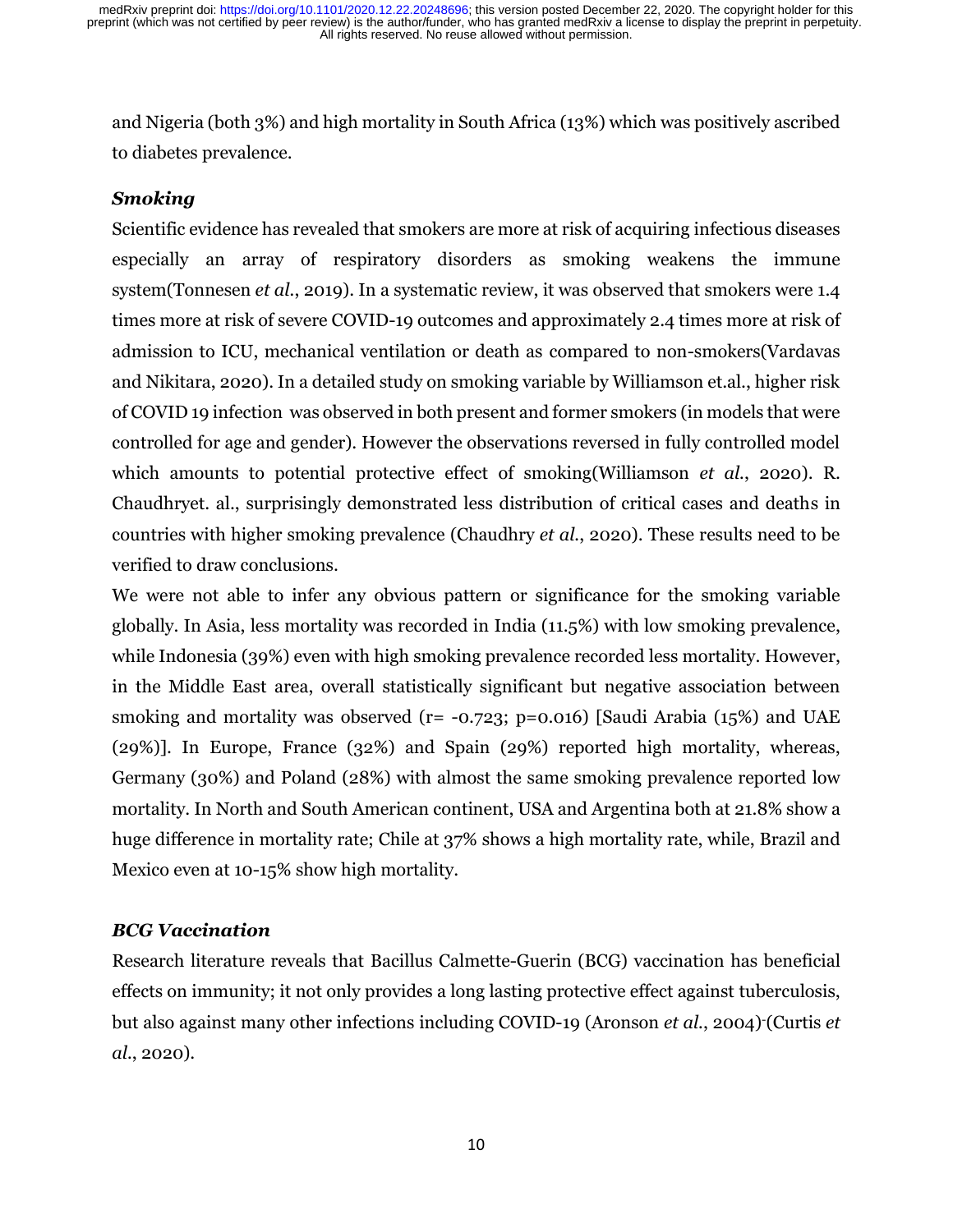Our investigation of the global BCG vaccination policy disclosed that countries like the USA, Canada and Italy which did not have any universal BCG vaccination policy reported high COVID mortality. While, Poland and Portugal with universal BCG vaccination program reported less mortality. Asia and Africa where universal BCG program is running currently had a low mortality, however, in South America despite BCG program the mortality was high. Similar results were documented by Baniket al.(Banik *et al.*, 2020), however, the protective potential of BCG vaccination was later put in doubts as the Asian and South American COVID 19 mortality started to shoot. World Health Organization on the other hand out rightly refutes the protective link of Bacille Calmette-Guerin (BCG) vaccine against COVID-19 (de Bree *et al.*, 2018).

## *Malaria*

Some researchers have claimed that countries in Asian and African with high prevalence of malaria have relatively fewer coronavirus cases and mortality. The WHO has strongly responded against such hypothesis stating that these findings were only based on the total number of COVID-19 cases as of March 17, 2020.

We observed that in Asia and Africa where malarial prevalence is quiet high, the COVID 19 mortality was low. Being a 'no malarial zone' Europe reported high mortality. However, in North and South American continent (except USA and Canada) malarial prevalence as well as mortality both were high.

## *Communicable Diseases*

It has been proposed that the people of countries with high prevalence of communicable disease such as, malaria, tuberculosis and HIV might be immunologically more protected against infectious diseases(Hogan *et al.*, 2020). This hypothesis, once again has been out rightly overruled by WHO. To prevent any harm due to the misconception regarding the protective association of communicable diseases, WHO highly recommends the maintenance of prevention activities and health-care services for all common chronic communicable diseases, to reduce the morbidity and mortality of COVID-19.

 We observed that percentage of deaths due to communicable diseases and poor nutrition conditions, in the population were surprisingly negatively associated with the COVID mortality, when assessed all over the world. Accordingly, Africa which has a huge communicable disease burden was strikingly spared of COVID 19, when compared to developed regions like Europe USA and Canada which are badly hit by COVID 19 and have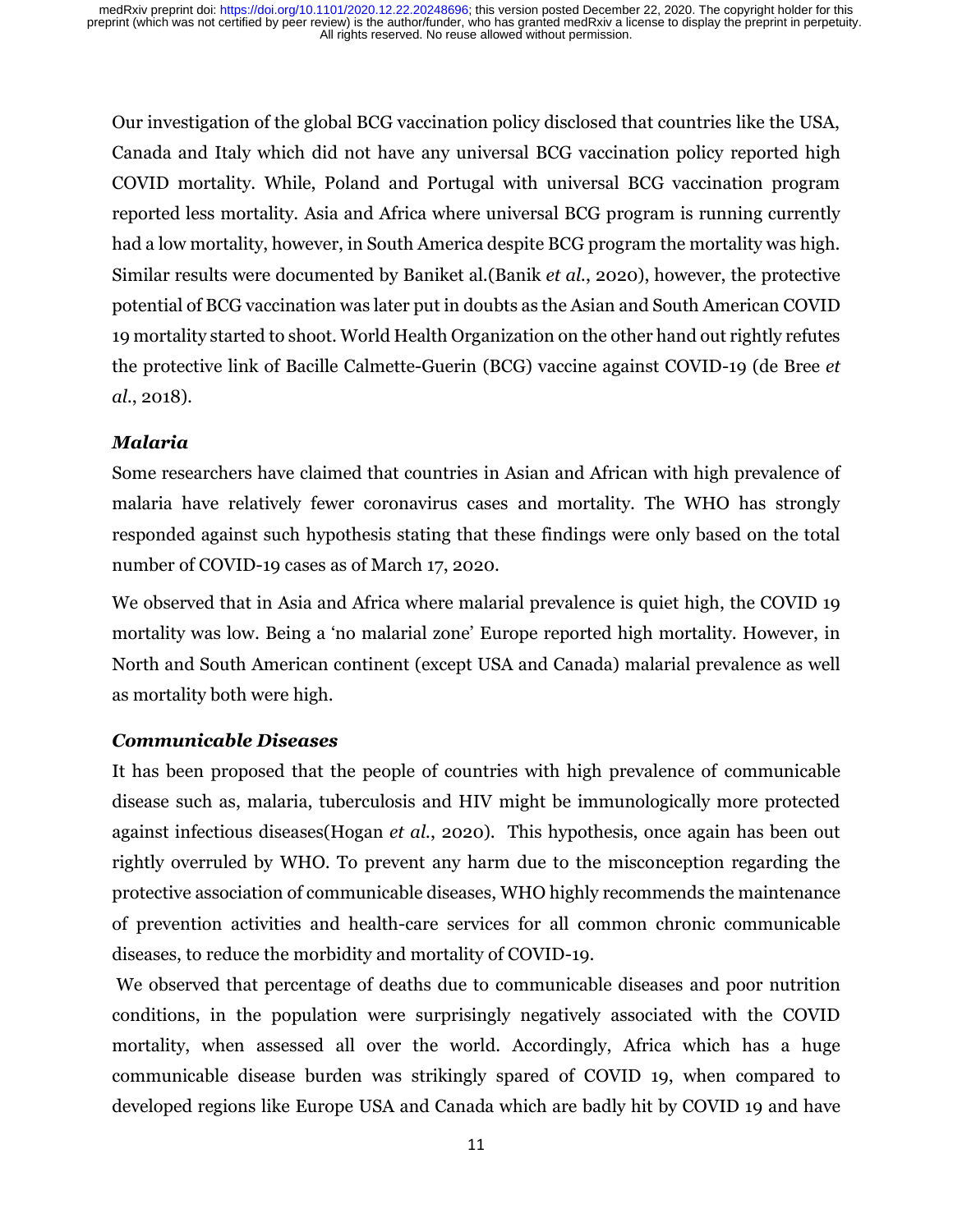low communicable disease prevalence. Similarly, low mortality in Asia was significantly attributed to its high communicable disease prevalence (r= -0.436; p=0.043). Middle East countries are the deviations in the trend which have low communicable disease prevalence and yet low mortality; and South America with a reverse of high mortality and high communicable disease prevalence.

### *Limitations*

There are a few obvious limitations of the study that need to be acknowledged. The study is being conducted in the midst of the pandemic and as such the data is subject to change over any plausible short duration. However, this could serve as the strength of study, wherein our results will reflect an overview of the global impact of the virus. Another important confounding factor that impacts the mortality rate and our study observation is how the COVID-19 mortality is calculated. Currently different countries have different methods and criteria for analyzing their respective mortality.

#### **Conclusion**

Our findings indicate that there is no set of factors which follow a specific pattern across the globe. Our observations once again revealed a vast variation in the COVID mortality across the globe. However, we observed a continent and region wise significant association of some factors with the COVID mortality. The interaction between the factors analyzed will provide an insight into the confounding effects and the complexity of the disease. The observations of our study will serve as a evidence based data for generating predictive model for the severe COVID 19 outcomes and death. We hope the extensive data analysis will help in risk stratification of most vulnerable population for revising the COVID 19 containment and management action plan. Much still needs to be learned about the novel COVID-19 which has impacted all domains of human civilization. COVID 19 has not only challenged the intellect of human race but also their ability to fight the unseen enemy.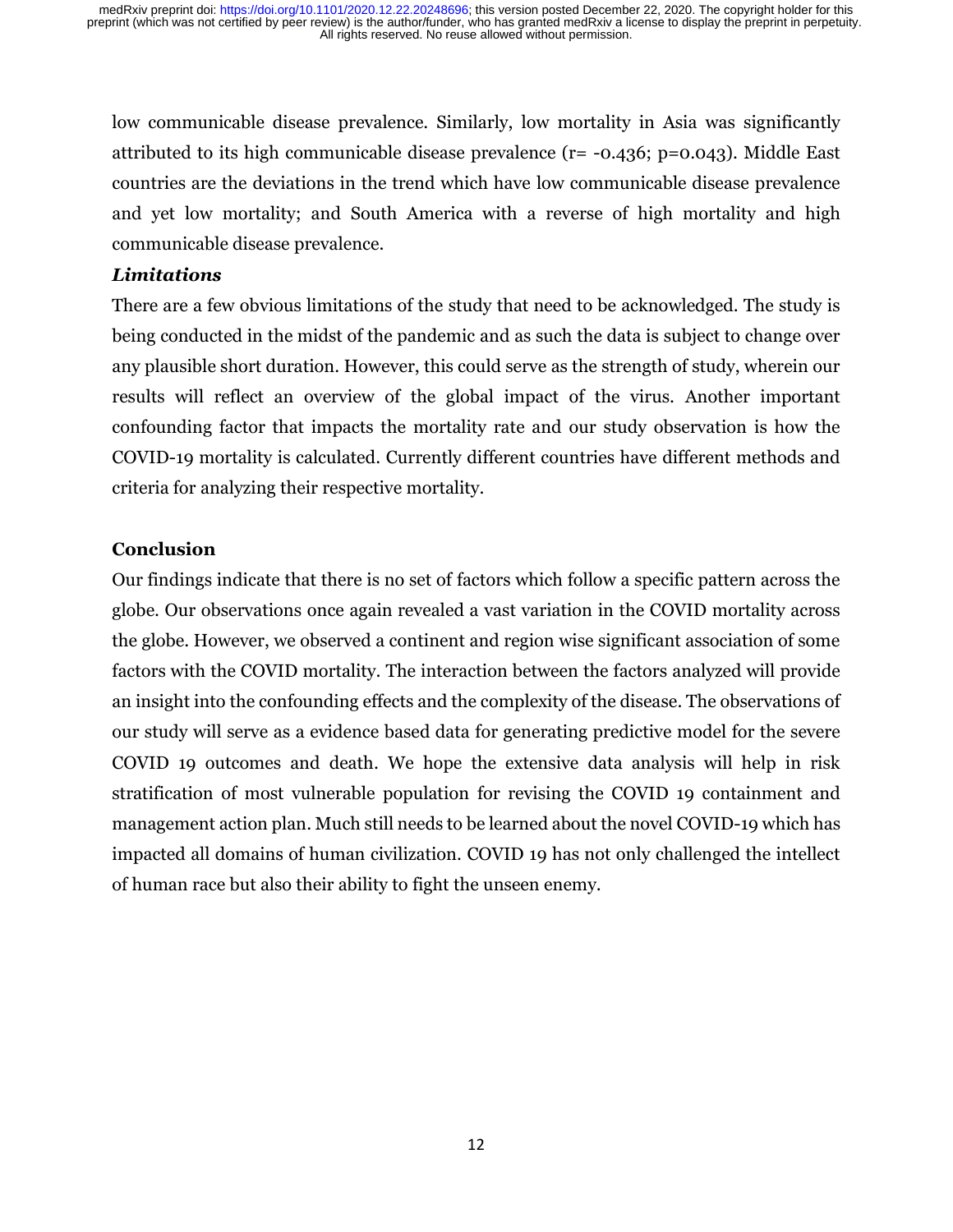# **Contribution details:**

| S.no           | Concept,               | Design, | Definition<br>of<br>intellectual<br>content, | Literature<br>search, | Data<br>acquisition | Data<br>analysis, | Statistical<br>analysis, | Manuscript<br>preparation, | Manuscript<br>editing | Manuscript<br>review. |
|----------------|------------------------|---------|----------------------------------------------|-----------------------|---------------------|-------------------|--------------------------|----------------------------|-----------------------|-----------------------|
| $\mathbf{1}$   | Vineet<br>Jain         | Yes     | Yes                                          | $\blacksquare$        | $\blacksquare$      | Yes               |                          | Yes                        | Yes                   | Yes                   |
| $\overline{2}$ | <b>Nusrat</b><br>Nabi, |         | Yes                                          | Yes                   | Yes                 |                   |                          | Yes                        | Yes                   | Yes                   |
| $\mathfrak{Z}$ | Kailash<br>Chandra,    | Yes     | Yes                                          | $\blacksquare$        | Yes                 | Yes               | Yes                      |                            | Yes                   | Yes                   |
| $\overline{4}$ | Sana<br>Irshad,        |         | $\blacksquare$                               | Yes                   | Yes                 | Yes               |                          | Yes                        | Yes                   |                       |
| 5              | Varun<br>kashyap       |         | Yes                                          | Yes                   |                     | Yes               | Yes                      |                            | Yes                   | Yes                   |
| 6              | Sunil<br>Kohli,        | Yes     | Yes                                          | $\blacksquare$        | $\blacksquare$      | $\blacksquare$    | $\blacksquare$           | $\blacksquare$             | $\overline{Y}$ es     | Yes                   |
| $\overline{7}$ | Arun<br>Gupta          | Yes     | Yes                                          | $\blacksquare$        | $\blacksquare$      | Yes               | $\blacksquare$           |                            | Yes                   | Yes                   |

# **Conflict of interest**

None declared.

# **Funding**

None.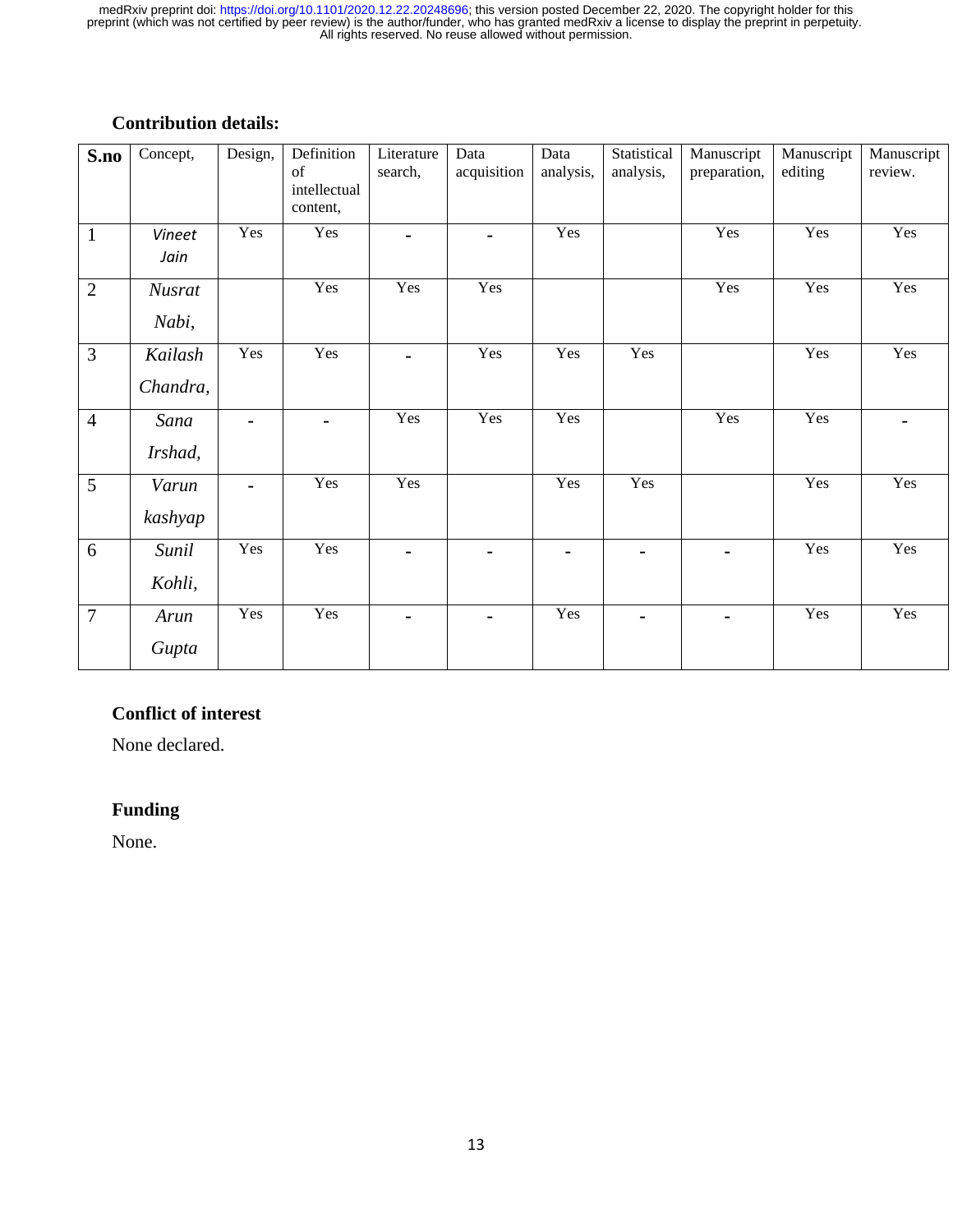#### **References**

Adams, J. G. and Walls, R. M. (2020) 'Supporting the health care workforce during the COVID-19 global Epidemic', *JAMA - Journal of the American Medical Association*. American Medical Association, 323(15), pp. 1439–1440. doi: 10.1001/jama.2020.3972.

Anderson, R. M. *et al.* (2020) 'How will country-based mitigation measures influence the course of the COVID-19 epidemic?', *The Lancet*. Lancet Publishing Group, 395(10228), pp. 931–934. doi: 10.1016/S0140-6736(20)30567-5.

Apicella, M. *et al.* (2017) 'COVID-19 in people with diabetes: understanding the reasons for worse outcomes', *THE LANCET Diabetes & Endocrinology*, 8, pp. 782–792. doi: 10.1016/S2213-8587(20)30238-2.

Aronson, N. E. *et al.* (2004) 'Long-term efficacy of BCG vaccine in American Indians and Alaska Natives: A 60-Year follow-up study', *Journal of the American Medical Association*. JAMA, 291(17), pp. 2086–2091. doi: 10.1001/jama.291.17.2086.

Banik, A. *et al.* (2020) 'Why Do COVID-19 fatality rates differ across countries? An explorative cross-country study based on select indicators', *Global Business Review*. Sage Publications India Pvt. Ltd, 21(3), pp. 607–625. doi: 10.1177/0972150920929897.

Barron, E. *et al.* (2020) 'Associations of type 1 and type 2 diabetes with COVID-19-related mortality in England: a whole-population study', *The Lancet Diabetes and Endocrinology*. Lancet Publishing Group, 8(10), pp. 813–822. doi: 10.1016/S2213-8587(20)30272-2.

*BCG World Atlas, 3rd edition*. Available at: http://www.bcgatlas.org/index.php (Accessed: 30 November 2020).

Bedford, J. *et al.* (2020) 'COVID-19: towards controlling of a pandemic', *The Lancet*. Lancet Publishing Group, pp. 1015–1018. doi: 10.1016/S0140-6736(20)30673-5.

de Bree, C. L. C. J. *et al.* (2018) 'Bacillus Calmette-Guérin-induced trained immunity is not protective for experimental influenza A/Anhui/1/2013 (H7N9) infection in mice', *Frontiers in Immunology*. Frontiers Media S.A., 9(APR). doi: 10.3389/fimmu.2018.00869.

Chaudhry, R. *et al.* (2020) 'A country level analysis measuring the impact of government actions, country preparedness and socioeconomic factors on COVID-19 mortality and related health outcomes', *EClinicalMedicine*. Lancet Publishing Group, 25, p. 100464. doi: 10.1016/j.eclinm.2020.100464.

Chen, T. *et al.* (2020) 'Clinical characteristics of 113 deceased patients with coronavirus disease 2019: Retrospective study', *The BMJ*. BMJ Publishing Group, 368. doi: 10.1136/bmj.m1091.

*Coronavirus Update (Live) - Worldometer* (no date). Available at: https://www.worldometers.info/coronavirus/ (Accessed: 26 November 2020).

*COVID-19 may hit rural residents hard, and that spells trouble because of lack of rural*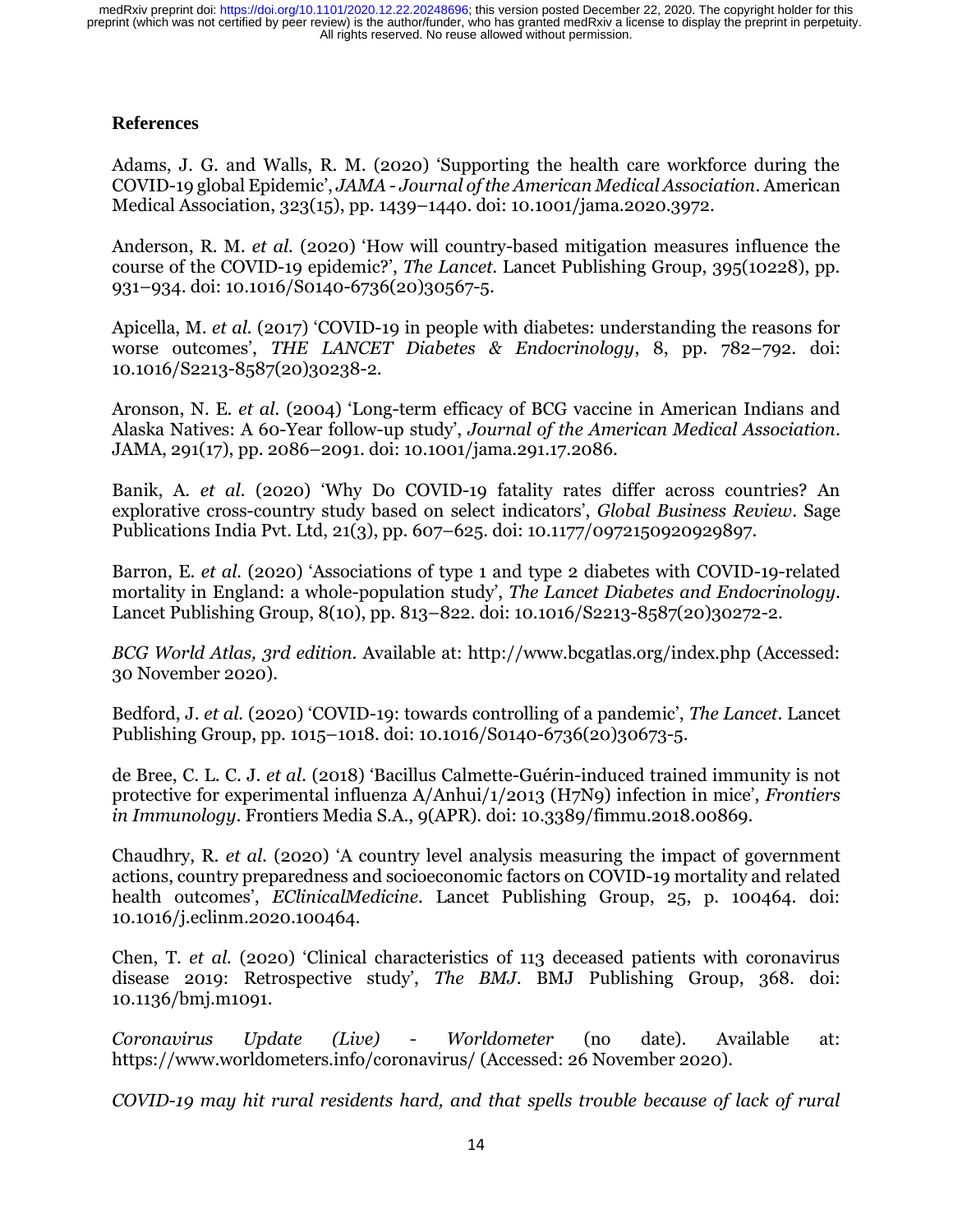*health care* (2020). Available at: https://theconversation.com/covid-19-may-hit-ruralresidents-hard-and-that-spells-trouble-because-of-lack-of-rural-health-care-135765 (Accessed: 27 November 2020).

Curtis, N. *et al.* (2020) 'Considering BCG vaccination to reduce the impact of COVID-19', *The Lancet*. Lancet Publishing Group, 395(10236), pp. 1545–1546. doi: 10.1016/S0140- 6736(20)31025-4.

Flaxman, S. *et al.* (2020) 'Estimating the effects of non-pharmaceutical interventions on COVID-19 in Europe', *Nature*. Nature Research, 584(7820), pp. 257–261. doi: 10.1038/s41586-020-2405-7.

Goh, H. P. *et al.* (2020) 'Risk factors affecting COVID-19 case fatality rate: A quantitative analysis of top 50 affected countries', *medRxiv*. Cold Spring Harbor Laboratory Press, p. 2020.05.20.20108449. doi: 10.1101/2020.05.20.20108449.

Guan, W.-J. *et al.* (2020) 'Clinical characteristics of 2019 novel coronavirus infection in China', *medRxiv preprint*, pp. 1–32. doi: 10.1101/2020.02.06.20020974.

Hamidi, S., Ewing, R. and Sabouri, S. (2020) 'Longitudinal analyses of the relationship between development density and the COVID-19 morbidity and mortality rates: Early evidence from 1,165 metropolitan counties in the United States', *Health and Place*. Elsevier Ltd, 64, p. 102378. doi: 10.1016/j.healthplace.2020.102378.

Hick, J. L. and Biddinger, P. D. (2020) 'Novel coronavirus and old lessons — Preparing the health system for the pandemic', *New England Journal of Medicine*. Massachusetts Medical Society, 382(20), p. e55. doi: 10.1056/nejmp2005118.

Hogan, A. B. *et al.* (2020) 'Potential impact of the COVID-19 pandemic on HIV, tuberculosis, and malaria in low-income and middle-income countries: a modelling study', *The Lancet Global Health*. Elsevier Ltd, 8(9), pp. e1132–e1141. doi: 10.1016/S2214-109X(20)30288-6.

Iacobucci, G. (2020) 'Covid-19: UK lockdown is "crucial" to saving lives, say doctors and scientists', *BMJ (Clinical research ed.)*. NLM (Medline), 368, p. m1204. doi: 10.1136/bmj.m1204.

Index mundi (no date) *Country Indicators*. Available at: https://www.indexmundi.com/facts/indicators (Accessed: 26 November 2020).

Liang, L. *et al.* (2020) 'covid-19 mortality is negatively associated with test number and government effectiveness - Google Search', *Scientific Reports*, 10, pp. 12567–12574.

Mantovani, A. *et al.* (2020) 'Diabetes as a risk factor for greater COVID-19 severity and inhospital death: A meta-analysis of observational studies', *Nutrition, Metabolism and Cardiovascular Diseases*. Elsevier B.V., 30(8), pp. 1236–1248. doi: 10.1016/j.numecd.2020.05.014.

Nakeshbandi, M. *et al.* (2020) 'The impact of obesity on COVID-19 complications: a retrospective cohort study', *International Journal of Obesity*. Springer Nature, 44(9), pp. 1832–1837. doi: 10.1038/s41366-020-0648-x.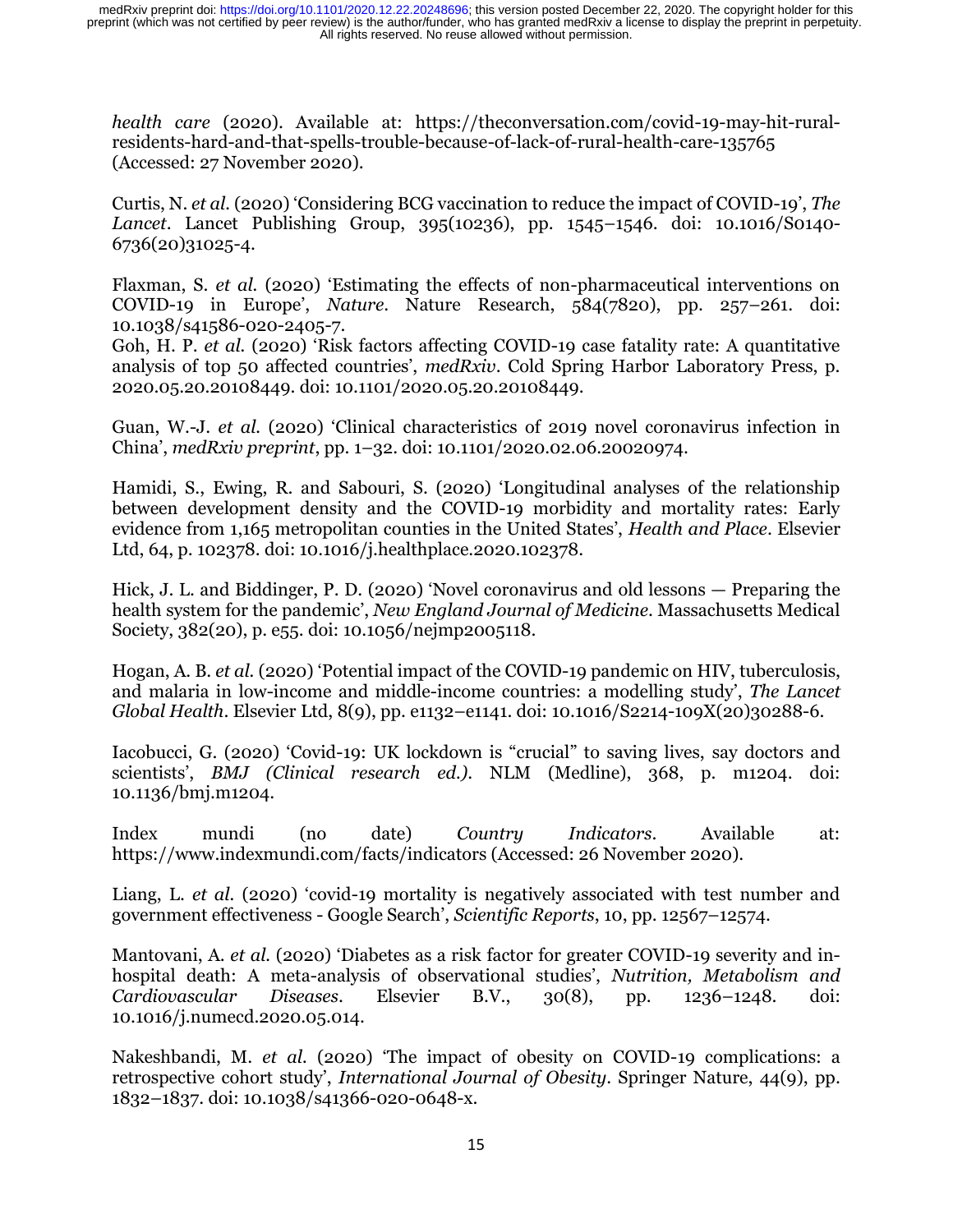Peto, J. (2020) 'Covid-19 mass testing facilities could end the epidemic rapidly', *The BMJ*. BMJ Publishing Group, 368, pp. 1–2. doi: 10.1136/bmj.m1163.

Ranney, M. L., Griffeth, V. and Jha, A. K. (2020) 'Critical Supply Shortages — The Need for Ventilators and Personal Protective Equipment during the Covid-19 Pandemic', *New England Journal of Medicine*. Massachusetts Medical Society, 382(18), p. e41. doi: 10.1056/nejmp2006141.

Remuzzi, A. and Remuzzi, G. (2020) 'COVID-19 and Italy: what next?', *The Lancet*. Lancet Publishing Group, 395(10231), pp. 1225–1228. doi: 10.1016/S0140-6736(20)30627-9. Sattar, N., McInnes, I. B. and McMurray, J. J. V. (2020) 'Obesity Is a Risk Factor for Severe COVID-19 Infection: Multiple Potential Mechanisms', *Circulation*. Lippincott Williams and Wilkins, 142(1), pp. 4–6. doi: 10.1161/CIRCULATIONAHA.120.047659.

Stoller, J. K. (2020) 'Reflections on leadership in the time of COVID-19', *BMJ Leader*. BMJ Publishing Group, 4(2), pp. 77–79. doi: 10.1136/leader-2020-000244.

*The early days of a global pandemic: A timeline of COVID-19 spread and government interventions* (20210) *Brookings*. Available at: https://www.brookings.edu/2020/04/02/the-early-days-of-a-global-pandemic-a-timelineof-covid-19-spread-and-government-interventions/.

Tonnesen, P. *et al.* (2019) 'Secular trends in smoking in relation to prevalent and incident smoking-related disease: A prospective populationbased study', *Tobacco Induced Diseases*. International Society for the Prevention of Tobacco Induced Diseases, 17(October). doi: 10.18332/tid/112459.

United Nations (2017) *World Population Prospects The 2017 Revision*. New York.

Vardavas, C. I. and Nikitara, K. (2020) 'COVID-19 and smoking: A systematic review of the evidence', *Tobacco Induced Diseases*. International Society for the Prevention of Tobacco Induced Diseases, 18(March). doi: 10.18332/tid/119324.

Verity, R. *et al.* (2020) 'Estimates of the severity of coronavirus disease 2019: a model-based analysis', *The Lancet Infectious Diseases*. Lancet Publishing Group, 20(6), pp. 669–677. doi: 10.1016/S1473-3099(20)30243-7.

Wikipedia (2020) *National responses to the COVID-19 pandemic - Wikipedia*, *webpage*. Available at: https://en.wikipedia.org/wiki/National\_responses\_to\_the\_COVID-19\_pandemic (Accessed: 29 November 2020).

Williamson, E. J. *et al.* (2020) 'Factors associated with COVID-19-related death using OpenSAFELY', *Nature*. Nature Research, 584(7821), pp. 430–436. doi: 10.1038/s41586- 020-2521-4.

*World Bank Open Data | Data* (no date). Available at: https://data.worldbank.org/ (Accessed: 26 November 2020).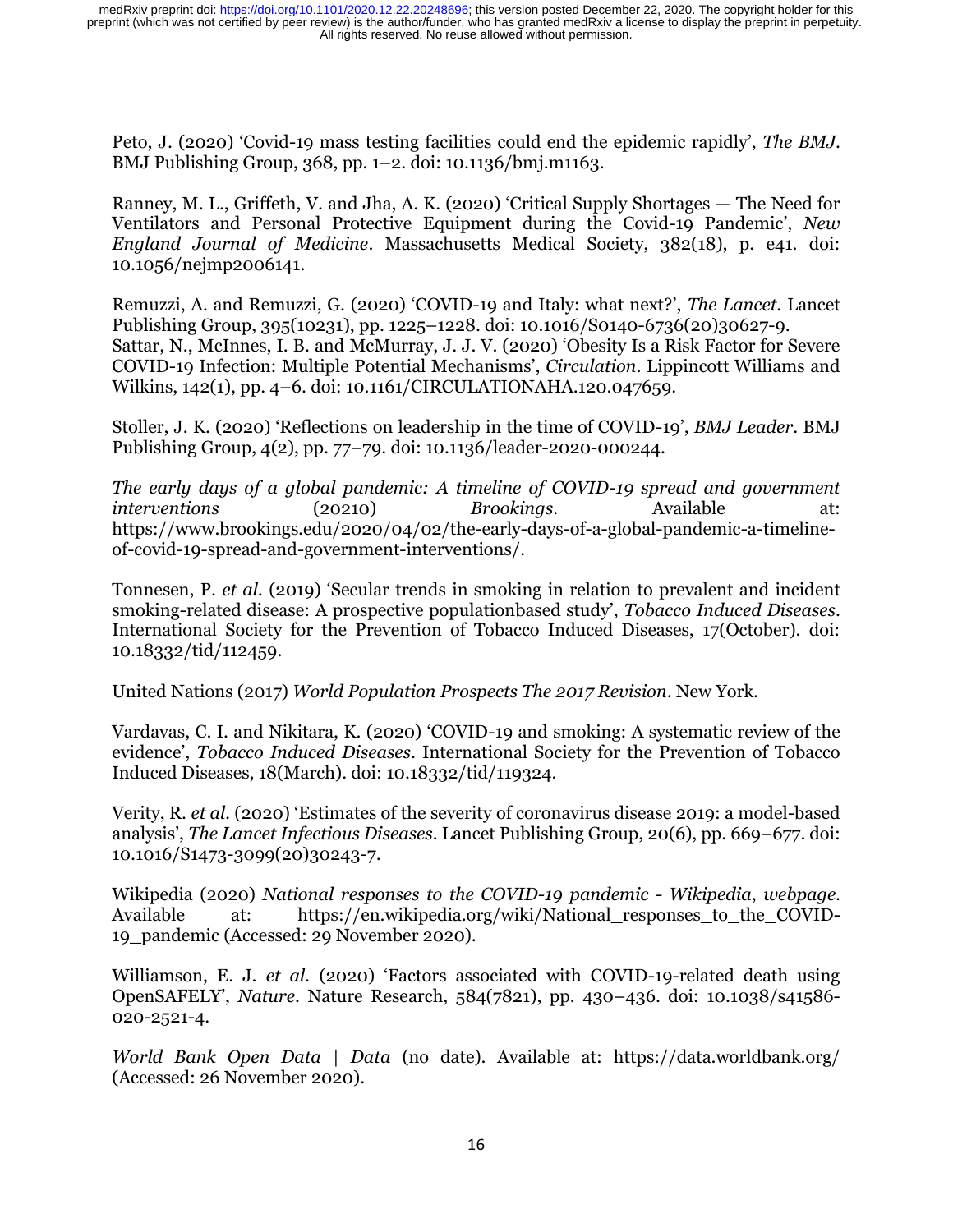World Health Organization (2020) *Coronavirus Disease (COVID-19) Situation Reports*. Available at: https://www.who.int/emergencies/diseases/novel-coronavirus-2019/situation-reports (Accessed: 29 November 2020).

*World Population Growth - Our World in Data* (no date). Available at: https://ourworldindata.org/world-population-growth (Accessed: 26 November 2020).

You, H., Wu, X. and Guo, X. (2020) 'Distribution of covid-19 morbidity rate in association with social and economic factors in wuhan, china: Implications for urban development', *International Journal of Environmental Research and Public Health*. MDPI AG, 17(10). doi: 10.3390/ijerph17103417.

Zhou, F. *et al.* (2020) 'Clinical course and risk factors for mortality of adult inpatients with COVID-19 in Wuhan, China: a retrospective cohort study', *The Lancet*. Lancet Publishing Group, 395(10229), pp. 1054–1062. doi: 10.1016/S0140-6736(20)30566-3.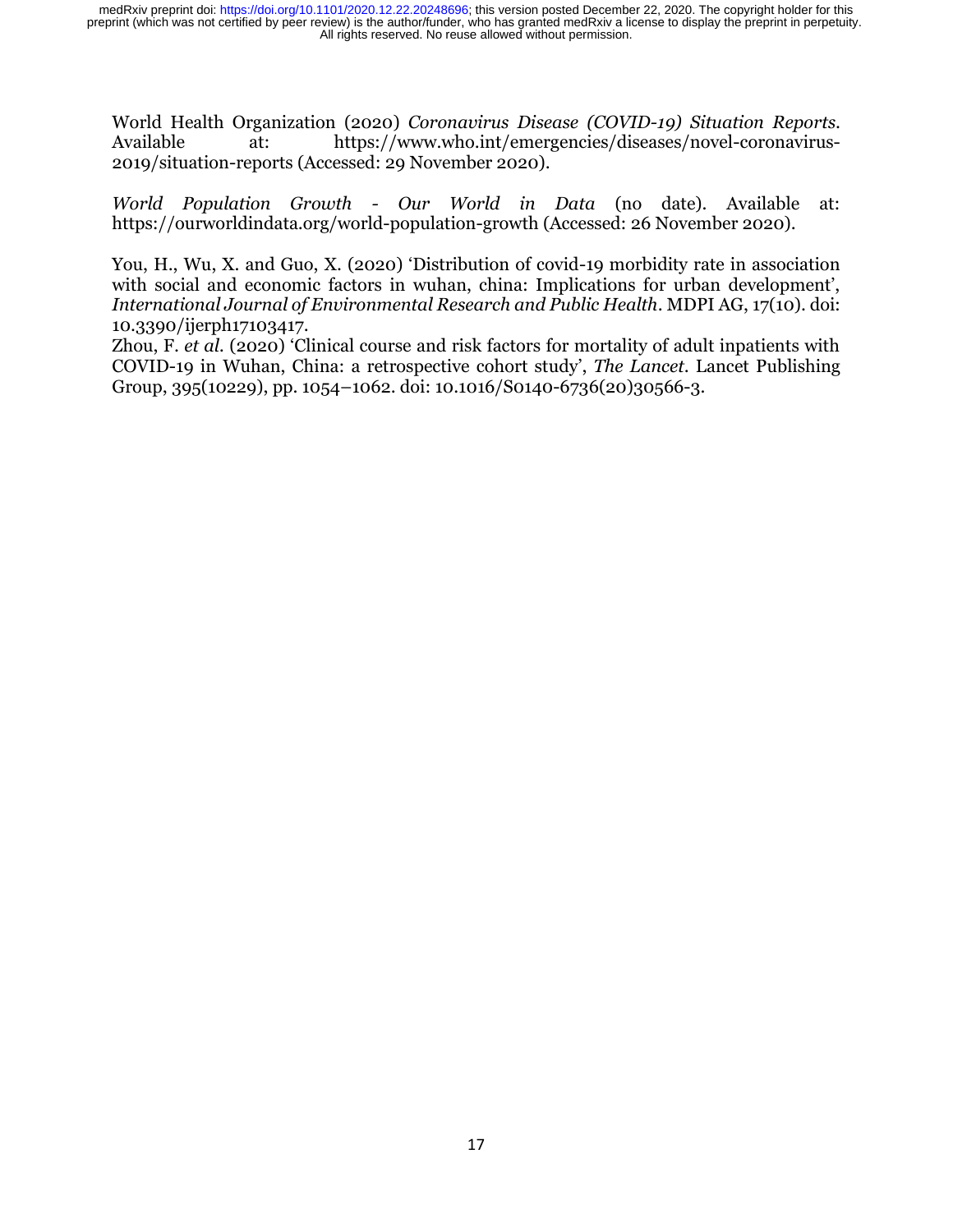| Predictors                                               | Number of X (Mortality per<br>mil) Y (predictors) Pairs | <b>Pearson r</b>     | P value (two-<br>tailed) |
|----------------------------------------------------------|---------------------------------------------------------|----------------------|--------------------------|
| Test per million                                         | 56                                                      | $-0.014$             | 0.934                    |
| GDP per capita (nominal)                                 | 56                                                      | 0.324                | 0.051                    |
| Health expenditure per GDP                               | 56                                                      | $-0.152$             | 0.371                    |
| $60+$ population                                         | 56                                                      | 0.422                | 0.009                    |
| Rural population %                                       | 56                                                      | $-0.194$             | 0.251                    |
| Average age                                              | 56                                                      | 0.386                | 0.018                    |
| PDM $(\%)$<br>Population (million)                       | 56<br>56                                                | $-0.384$<br>$-0.124$ | 0.019<br>0.464           |
| Population density (people in per<br>Sqmt)               | 56                                                      | $-0.165$             | 0.330                    |
| Total test (n)                                           | 56                                                      | 0.051                | 0.767                    |
| Total cases (n)                                          | 56                                                      | 0.261                | 0.118                    |
| Cases per million                                        | 56                                                      | 0.041                | 0.812                    |
| Case fatality rate (%)                                   | 56                                                      | 0.753                | 0.000                    |
| <b>BCG</b> vaccination                                   | 56                                                      | $-0.088$             | 0.604                    |
| Overweight (% of adult)                                  | 56                                                      | 0.183                | 0.278                    |
| Smoking prevalence                                       | 56                                                      | 0.137                | 0.425                    |
| Beds per 1000 people<br>Nutrition condition (% of total) | 56<br>56                                                | 0.101<br>$-0.210$    | 0.554<br>0.213           |

## **Table 1: Correlation of COVID-19 mortality per million with the possible predictors, globally.**

**Dependent Variable**: mortality per mil, PDM: Prevalence of diabetes mellitus.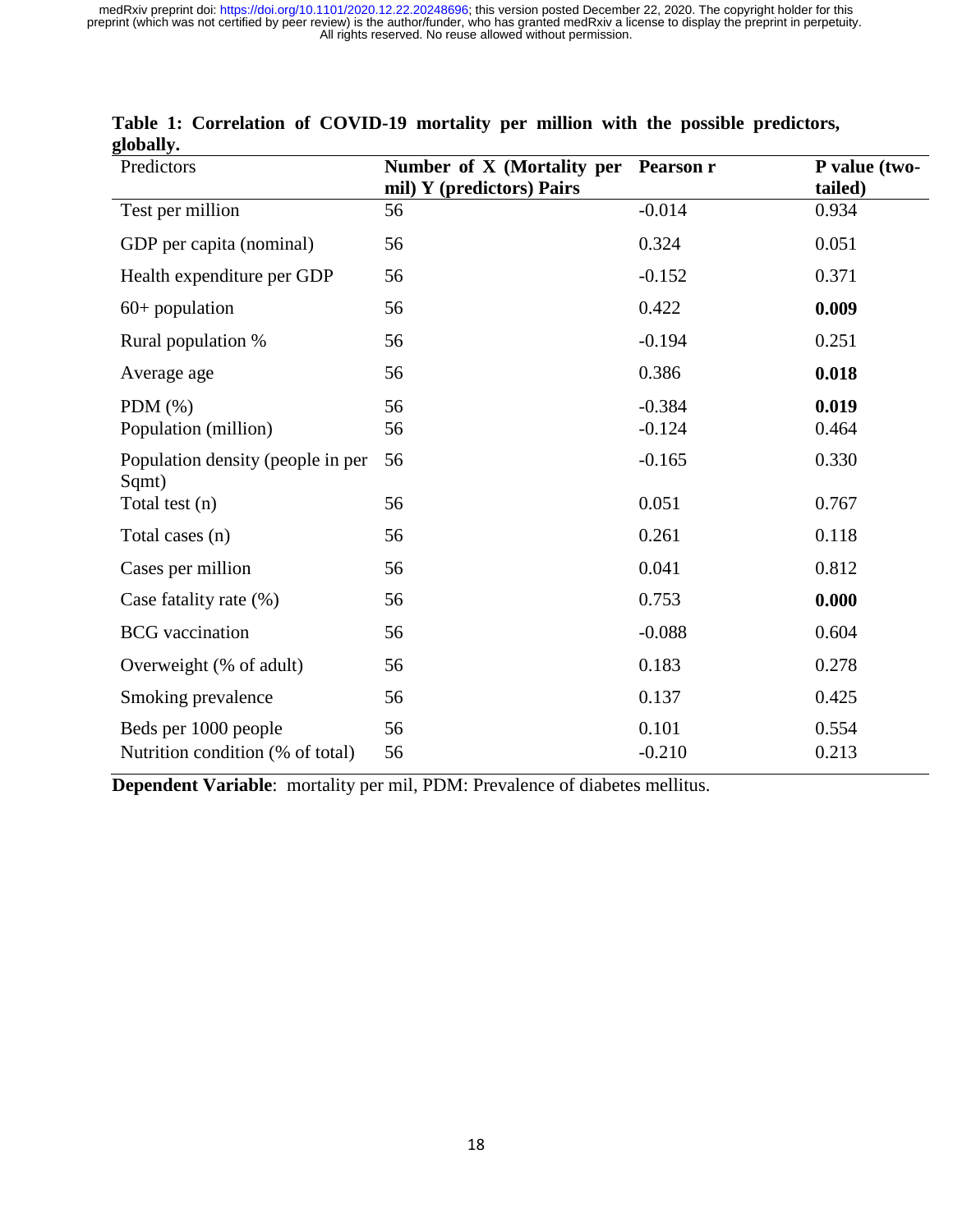| Predictors                              | Number of X (Mortality per | <b>Pearson r</b> | P value (two- |
|-----------------------------------------|----------------------------|------------------|---------------|
|                                         | mil) Y (predictors) Pairs  |                  | tailed)       |
| Test per million                        | 22                         | $-0.071$         | 0.755         |
| GDP per capita (nominal)                | 22                         | $-0.228$         | 0.307         |
| Health expenditure per GDP              | 22                         | $-0.197$         | 0.379         |
| $60+$ population                        | 22                         | $-0.100$         | 0.657         |
| Rural population %                      | 22                         | $-0.110$         | 0.635         |
| Average age                             | 22                         | $-0.011$         | 0.962         |
| PDM $(\%)$                              | 22                         | $-0.107$         | 0.634         |
| Population (million)                    | 22                         | $-0.322$         | 0.143         |
| Population density (people per Sqmt)    | 22                         | $-0.245$         | 0.272         |
| Total test (n)                          | 22                         | $-0.270$         | 0.224         |
| Total cases (n)                         | 22                         | $-0.129$         | 0.566         |
| Cases per million                       | 22                         | 0.253            | 0.256         |
| Case fatality rate (%)                  | 22                         | 0.166            | 0.461         |
| <b>BCG</b> vaccination                  | 22                         | 0.132            | 0.700         |
| Overweight (% of adult)                 | 22                         | 0.500            | 0.018         |
| Smoking prevalence                      | 22                         | $-0.132$         | 0.578         |
| Beds per 1000 people                    | 22                         | $-0.007$         | 0.974         |
| Cause of death due to communicable      | 22                         | $-0.436$         | 0.043         |
| disease and others nutrition conditions |                            |                  |               |
| (% of total)                            |                            |                  |               |
| Donondont Vorighla: mortality par mil   |                            |                  |               |

#### **Table 2: Correlation of COVID-19 mortality per million with the possible predictors in Asian continent.**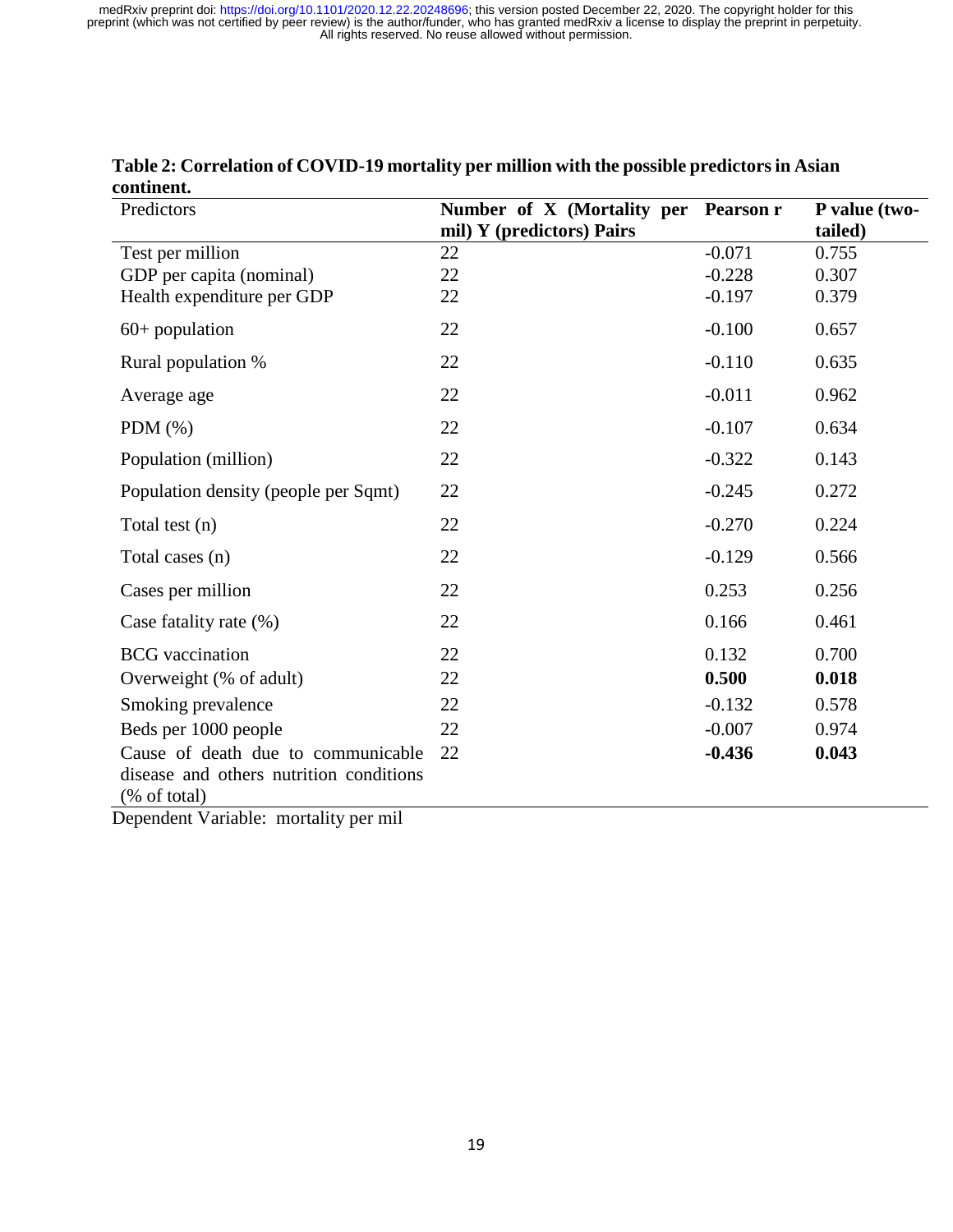| Predictors                                                           | Number of X (Mortality per mil) Y Pearson r<br>(predictors) Pairs |                   | P value (two-<br>tailed) |
|----------------------------------------------------------------------|-------------------------------------------------------------------|-------------------|--------------------------|
| Test per million                                                     | 16                                                                | 0.406             | 0.118                    |
| GDP per capita (nominal)                                             | 16                                                                | $-0.228$          | 0.307                    |
| Health expenditure per GDP                                           | 16                                                                | $-0.197$          | 0.379                    |
| $60+$ population                                                     | 16                                                                | $-0.100$          | 0.657                    |
| Rural population %                                                   | 16                                                                | $-0.110$          | 0.635                    |
| Average age                                                          | 16                                                                | $-0.011$          | 0.962                    |
| PDM $(\%)$                                                           | 16                                                                | $-0.107$          | 0.634                    |
| Population (million)                                                 | 16                                                                | $-0.168$          | 0.534                    |
| Population density (people)<br>per                                   | 16                                                                | 0.509             | 0.044                    |
| Sqmt)<br>Total test (n)                                              | 16                                                                | $-0.129$          | 0.566                    |
| Total cases (n)                                                      | 16                                                                | $-0.129$          | 0.566                    |
| Cases per million                                                    | 16                                                                | 0.253             | 0.256                    |
| Case fatality rate (%)                                               | 16                                                                | 0.166             | 0.461                    |
| <b>BCG</b> vaccination                                               | 16                                                                | 0.132             | 0.700                    |
| Overweight (% of adult)                                              | 16                                                                | $-0.397$          | 0.256                    |
| Smoking prevalence                                                   | 16                                                                | $-0.339$          | 0.198                    |
| Beds per 1000 people<br>of<br>Cause<br>death<br>due<br>to            | 16<br>16                                                          | $-0.503$<br>0.455 | 0.056<br>0.077           |
| communicable disease and others<br>nutrition conditions (% of total) |                                                                   |                   |                          |
| Denendent Variable: mortality ner mil                                |                                                                   |                   |                          |

## **Table 3: Correlation of COVID-19 mortality per million with the possible predictors in European continent.**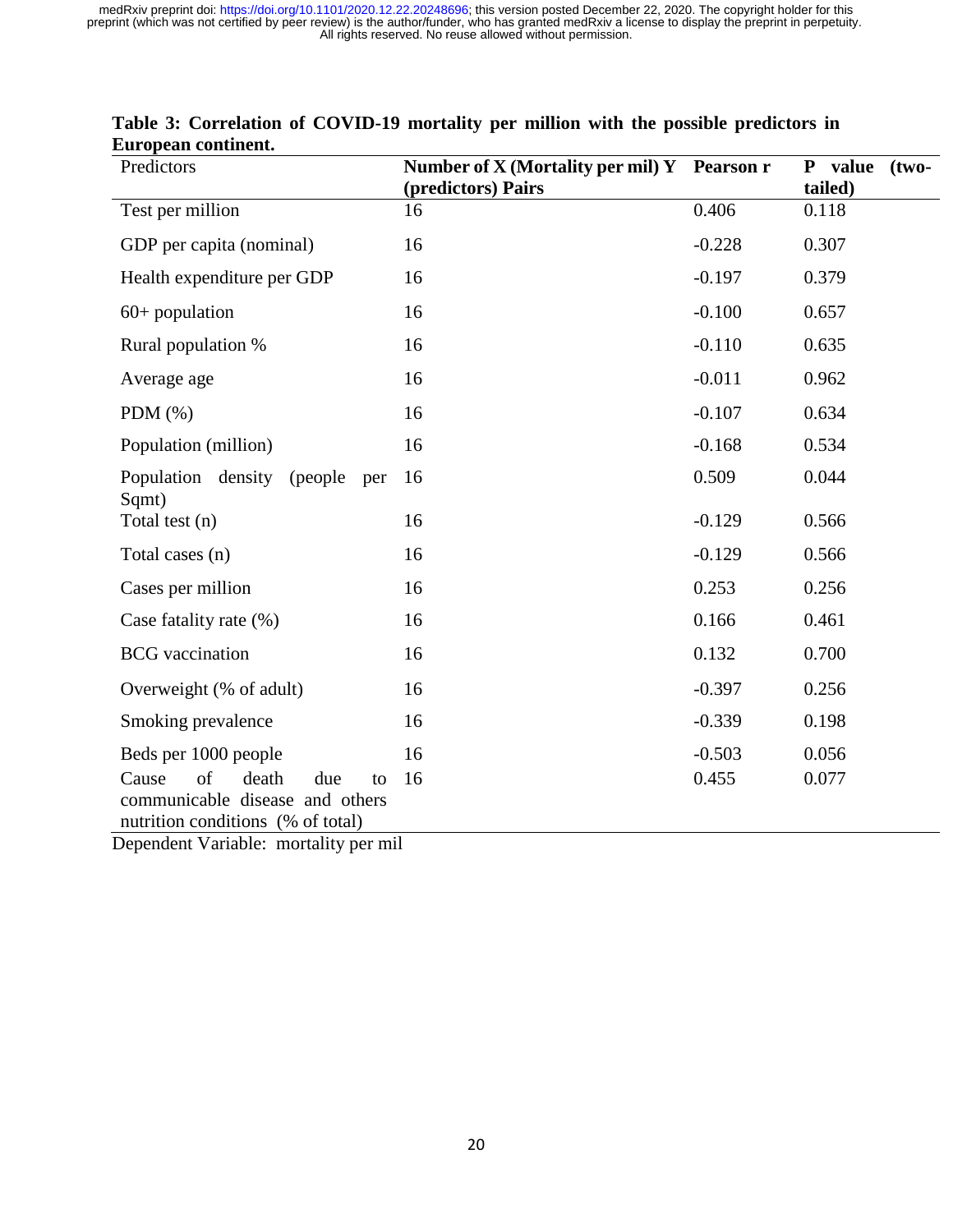| Predictors                                                                                                                                         | Number of X (Mortality per mil) Y Pearson r<br>(predictors) Pairs |          | P<br>value<br>(two-tailed) |
|----------------------------------------------------------------------------------------------------------------------------------------------------|-------------------------------------------------------------------|----------|----------------------------|
| Test per million                                                                                                                                   | 07                                                                | 0.638    | 0.123                      |
| GDP per capita (nominal)                                                                                                                           | 07                                                                | 0.481    | 0.059                      |
| Health expenditure per GDP                                                                                                                         | 07                                                                | 0.539    | 0.031                      |
| $60+$ population                                                                                                                                   | 07                                                                | 0.362    | 0.168                      |
| Rural population %                                                                                                                                 | 07                                                                | $-0.665$ | 0.005                      |
| Average age                                                                                                                                        | 07                                                                | 0.657    | 0.006                      |
| PDM $(\%)$                                                                                                                                         | 07                                                                | $-0.533$ | 0.034                      |
| Population (million)                                                                                                                               | 07                                                                | 0.772    | 0.042                      |
| Population density (people<br>per                                                                                                                  | 07                                                                | $-0.701$ | 0.080                      |
| Sqmt)<br>Total test (n)                                                                                                                            | 07                                                                | 0.659    | 0.107                      |
| Total cases (n)                                                                                                                                    | 07                                                                | 0.002    | 0.993                      |
| Cases per million                                                                                                                                  | 07                                                                | 0.479    | 0.060                      |
| Case fatality rate (%)                                                                                                                             | 07                                                                | 0.870    | 0.000                      |
| <b>BCG</b> vaccination                                                                                                                             | 07                                                                | $-0.479$ | 0.277                      |
| Overweight (% of adult)                                                                                                                            | 07                                                                | $-0.031$ | 0.909                      |
| Smoking prevalence                                                                                                                                 | 07                                                                | $-0.339$ | 0.198                      |
| Beds per 1000 people                                                                                                                               | 07                                                                | $-0.503$ | 0.056                      |
| of<br>death<br>Cause<br>due<br>to<br>communicable disease and others<br>nutrition conditions (% of total)<br>Dependent Variable: mortality per mil | 07                                                                | 0.455    | 0.077                      |

## **Table 4: Correlation of COVID-19 mortality per million with the possible predictors in North America.**

21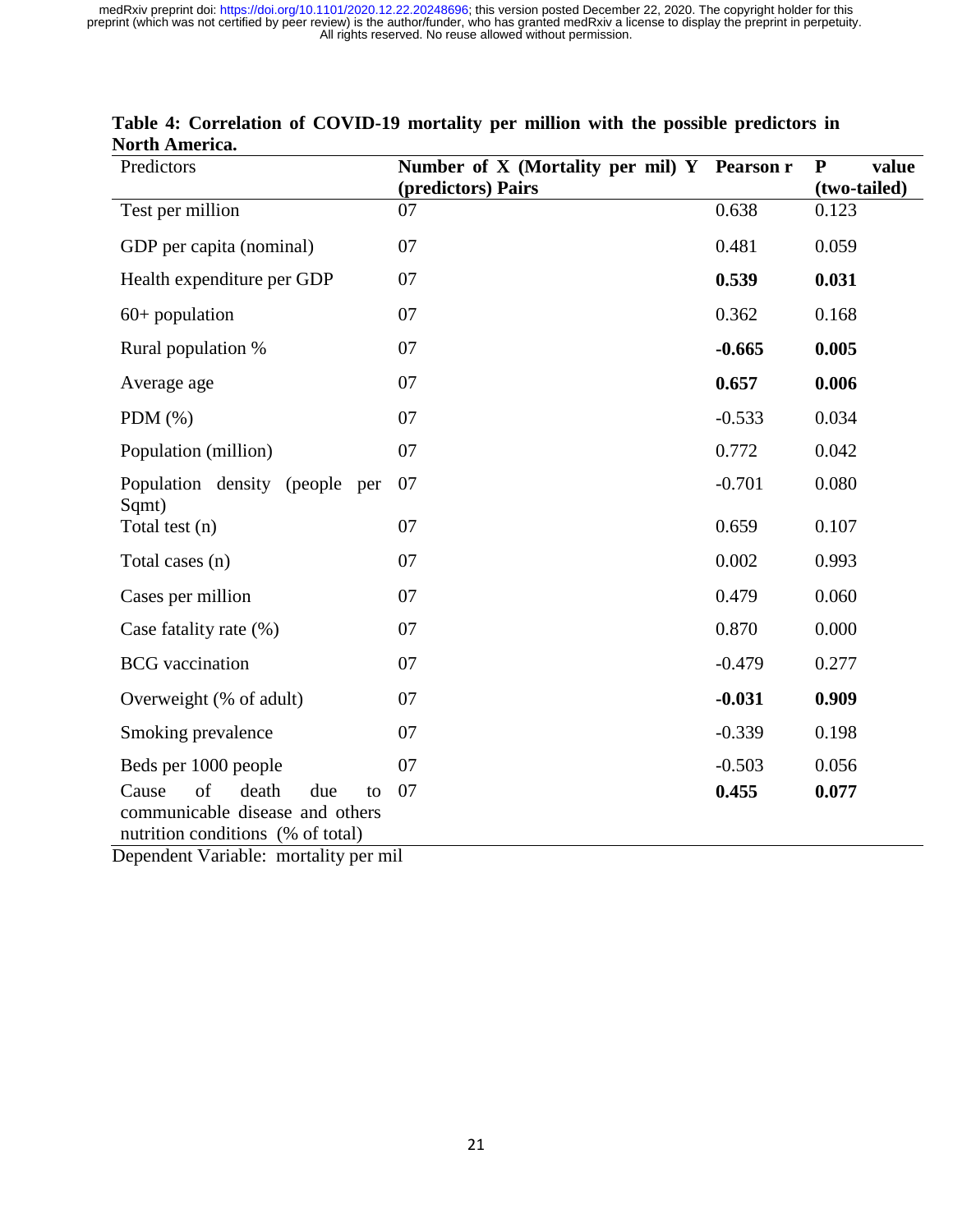| Predictors                                                                                                | Number of X (Mortality per mil) Y Pearson r<br>(predictors) Pairs |          | P value (two-<br>tailed) |
|-----------------------------------------------------------------------------------------------------------|-------------------------------------------------------------------|----------|--------------------------|
| Test per million                                                                                          | 07                                                                | 0.789    | 0.035                    |
| GDP per capita (nominal)                                                                                  | 07                                                                | 0.627    | 0.132                    |
| Health expenditure per GDP                                                                                | 07                                                                | 0.593    | 0.161                    |
| $60+$ population                                                                                          | 07                                                                | 0.531    | 0.220                    |
| Rural population %                                                                                        | 07                                                                | $-0.506$ | 0.246                    |
| Average age                                                                                               | 07                                                                | 0.732    | 0.061                    |
| PDM $(\%)$                                                                                                | 07                                                                | 0.487    | 0.268                    |
| Population (million)                                                                                      | 07                                                                | 0.144    | 0.758                    |
| Population density (people<br>per<br>Sqmt)                                                                | 07                                                                | 0.001    | 0.758                    |
| Total test (n)                                                                                            | 07                                                                | 0.336    | 0.462                    |
| Total cases (n)                                                                                           | 07                                                                | 0.691    | 0.086                    |
| Cases per million                                                                                         | 07                                                                | 0.606    | 0.149                    |
| Case fatality rate (%)                                                                                    | 07                                                                | 0.296    | 0.519                    |
| Overweight (% of adult)                                                                                   | 07                                                                | 0.733    | 0.061                    |
| Smoking prevalence                                                                                        | 07                                                                | 0.528    | 0.281                    |
| Beds per 1000 people                                                                                      | 07                                                                | 0.714    | 0.071                    |
| of<br>death<br>Cause<br>due<br>to<br>communicable disease and others<br>nutrition conditions (% of total) | 07                                                                | $-0.646$ | 0.117                    |

## **Table 5: Correlation of COVID-19 mortality per million with the possible predictors in South America.**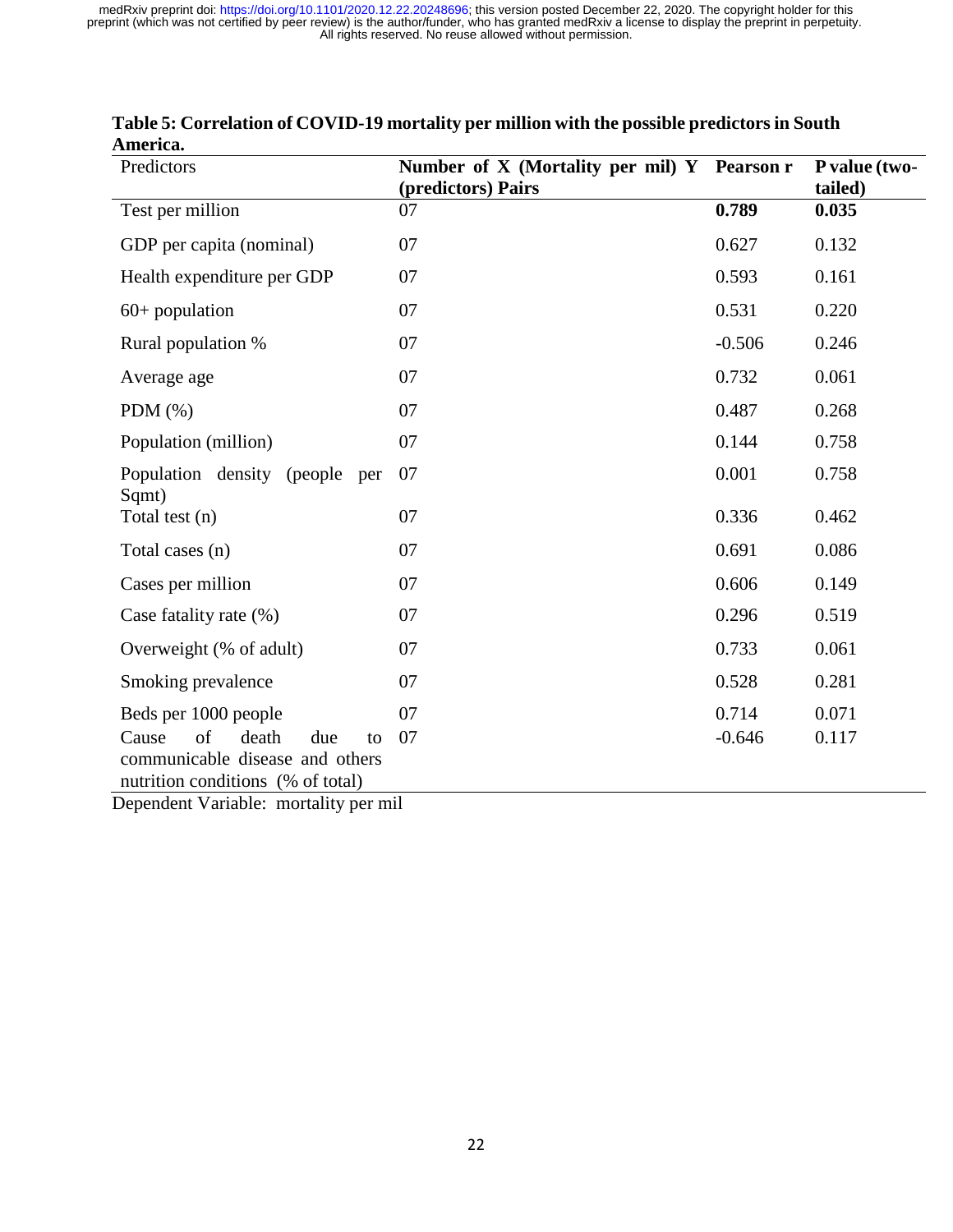| Predictors                                                                                 | <b>Number</b><br><sub>of</sub><br>$\mathbf X$<br>(Mortality per mil) Y<br>(predictors) Pairs | Pearson r | P value (two-<br>tailed) |
|--------------------------------------------------------------------------------------------|----------------------------------------------------------------------------------------------|-----------|--------------------------|
| Test per million                                                                           | 04                                                                                           | 0.900     | 0.100                    |
| GDP per capita (nominal)                                                                   | 04                                                                                           | $-0.053$  | 0.910                    |
| Health expenditure per GDP                                                                 | 04                                                                                           | $-0.322$  | 0.481                    |
| $60+$ population                                                                           | 04                                                                                           | $-0.122$  | 0.795                    |
| Rural population %                                                                         | 04                                                                                           | 0.082     | 0.861                    |
| Average age                                                                                | 04                                                                                           | $-0.050$  | 0.916                    |
| PDM $(\% )$                                                                                | 04                                                                                           | 0.416     | 0.353                    |
| Population (million)                                                                       | 04                                                                                           | $-0.371$  | 0.629                    |
| Population density (people per Sqmt)                                                       | 04                                                                                           | $-0.792$  | 0.208                    |
| Total test (n)                                                                             | 04                                                                                           | 0.929     | 0.071                    |
| Total cases (n)                                                                            | 04                                                                                           | 0.282     | 0.539                    |
| Cases per million                                                                          | 04                                                                                           | 0.825     | 0.022                    |
| Case fatality rate (%)                                                                     | 04                                                                                           | 0.371     | 0.412                    |
| <b>BCG</b> vaccination                                                                     | 04                                                                                           | $-0.494$  | 0.397                    |
| Overweight (% of adult)                                                                    | 04                                                                                           | $-0.216$  | 0.642                    |
| Smoking prevalence                                                                         | 04                                                                                           | $-0.008$  | 0.989                    |
| Beds per 1000 people                                                                       | 04                                                                                           | $-0.512$  | 0.240                    |
| Cause of death due to communicable disease<br>and others nutrition conditions (% of total) | 04                                                                                           | 0.012     | 0.980                    |

|        | Table 6: Correlation of COVID-19 mortality per million with the possible predictors in |  |  |  |  |  |
|--------|----------------------------------------------------------------------------------------|--|--|--|--|--|
| Africa |                                                                                        |  |  |  |  |  |